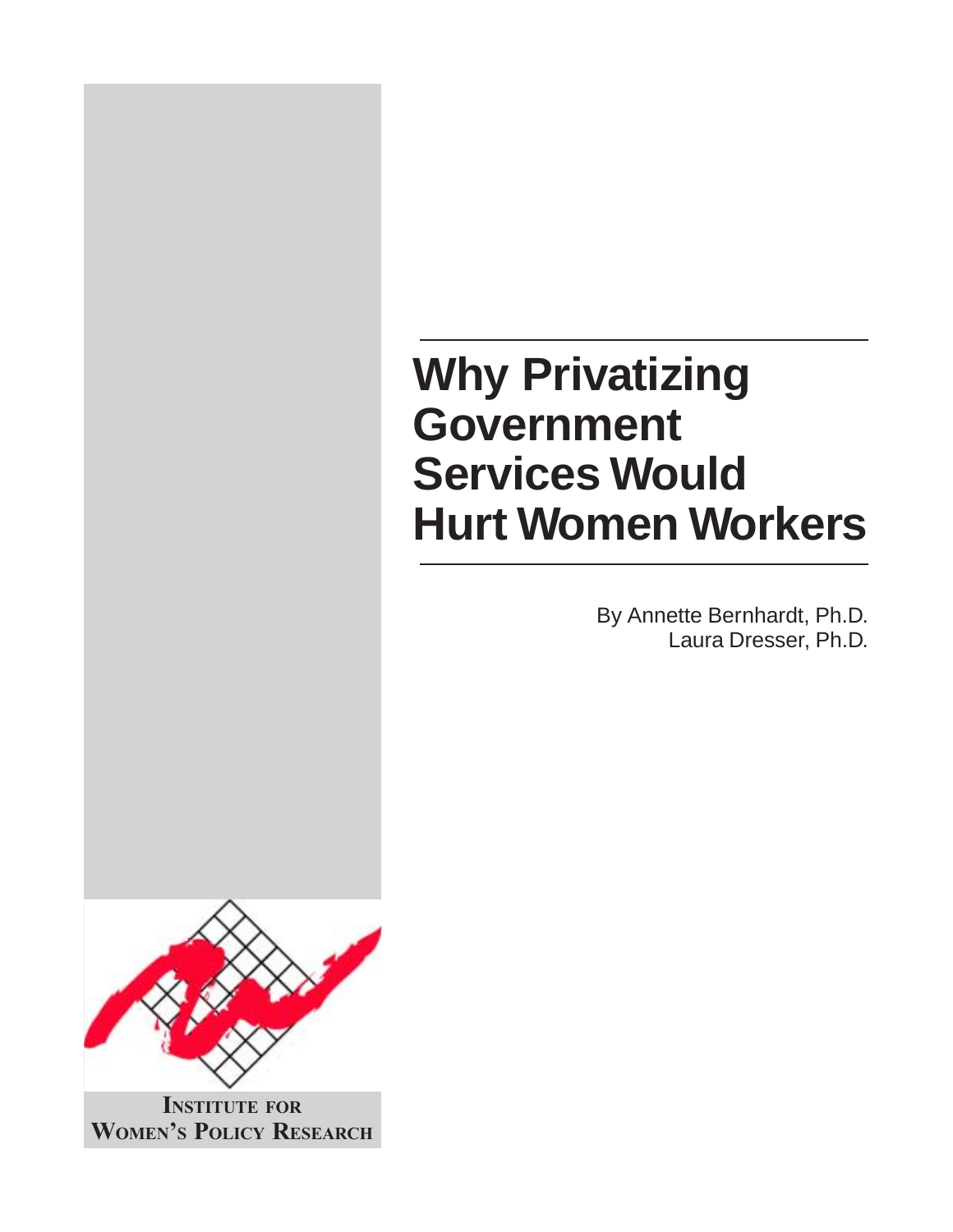# **Why Privatizing Government Services Would Hurt Women Workers**

**By**

**Annette Bernhardt, Ph.D. Laura Dresser, Ph.D. Center on Wisconsin Strategy**



**INSTITUTE FOR WOMEN'S POLICY RESEARCH**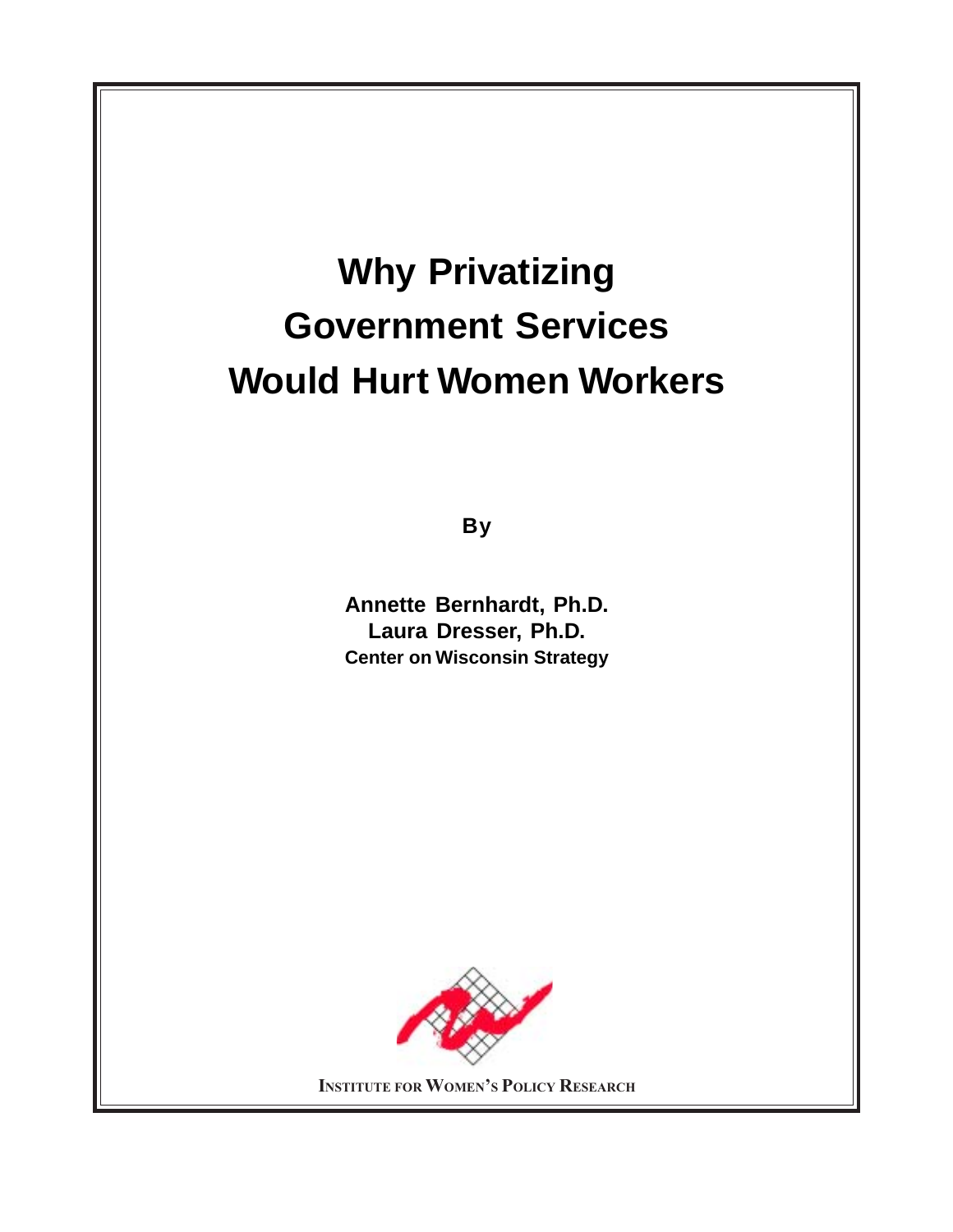# **About This Report**

*Why Privatizing Government Services Would Hurt Women Workers* was made possible by generous funding from The American Federation of State, County, and Municipal Employees (AFSCME).

# **Acknowledgements**

The authors wish to thank Catherine Hill, Ph.D., for editing this report and writing the executive summary. Additional thanks goes to Dennis Houlihan, AFSCME, for his comments on an earlier draft of this report.

# **About the Institute for Women's Policy Research**

The Institute for Women's Policy Research (IWPR) is a scientific research organization dedicated to informing and stimulating debate on public policy issues of critical importance to women and their families.

IWPR focuses on issues of poverty and welfare, employment and earnings, work and family issues, the economic and social aspects of health care and safety, and women's civic and political participation.

The Institute works with policymakers, scholars, and public interest groups to design, execute, and disseminate research and to build a network of individuals and organizations that conduct and use women-oriented policy research.

IWPR, an independent, nonprofit organization, also works in affiliation with the graduate programs in public policy and women's studies at The George Washington University.

IWPR's work is supported by foundation grants, government grants and contracts, donations from individuals, and contributions from organizations and corporations. IWPR is a  $501(c)(3)$  tax-exempt organization.

#### **INSTITUTE FOR WOMEN'S POLICY RESEARCH**

1707 L Street NW, Suite 750 • Washington, DC 20036 P: (202) 785-5100 • F: (202) 833-4362

## **www.iwpr.org**

IWPR # B237 \$5.00

© Copyright 2002 by the Institute for Women's Policy Research, Washington, DC. All rights reserved. Printed in the United States of America.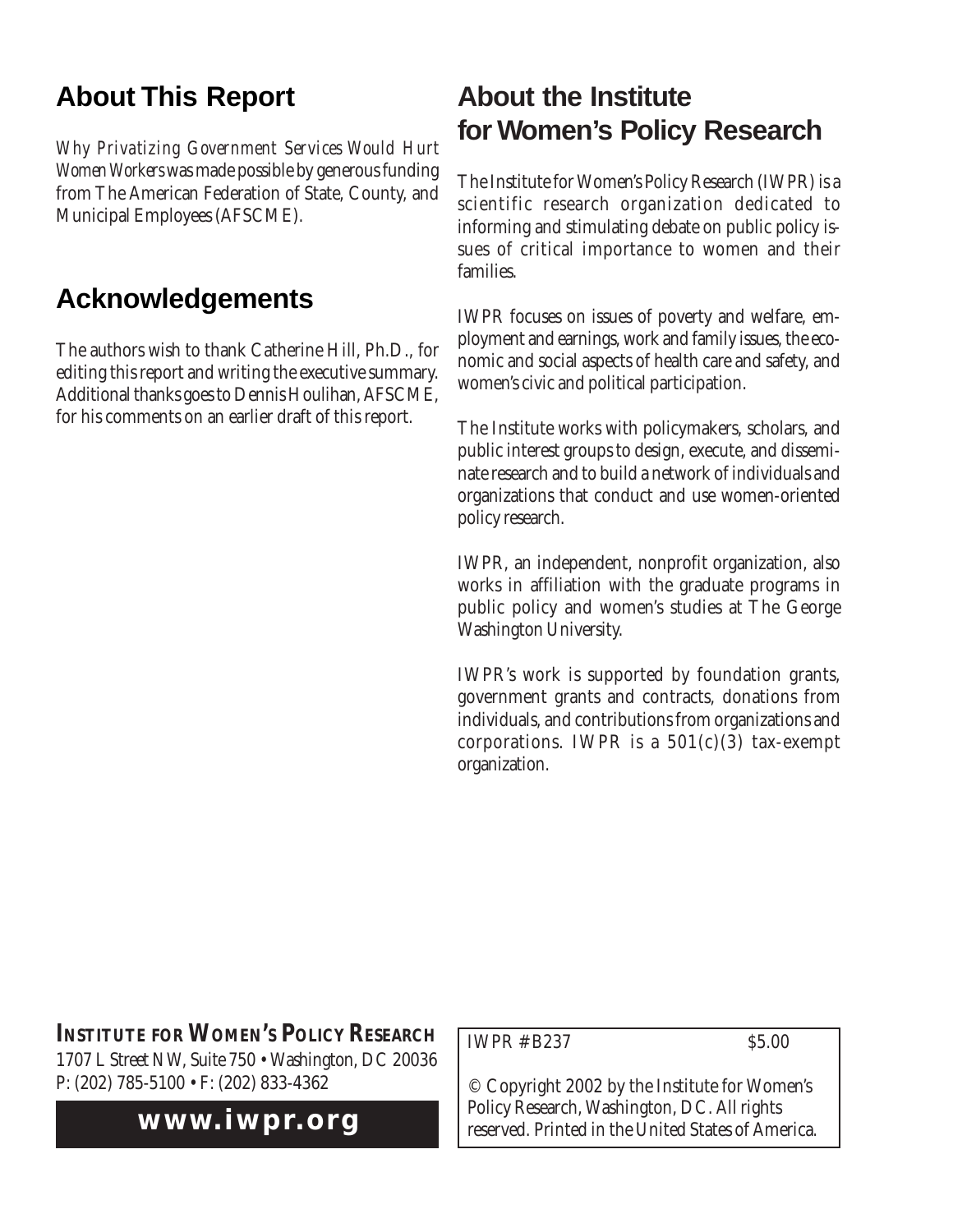# **Table of Contents**

Ξ

| Trends in Public and Private Sector Employment Over Time  4 |
|-------------------------------------------------------------|
|                                                             |
|                                                             |
|                                                             |
|                                                             |
|                                                             |
|                                                             |
|                                                             |
|                                                             |
|                                                             |

## **Figures & Tables**

| Figure 1 | Percentage of Workers Who Work for an Employer Who<br>Sponsors a Pension Plan Compared with the Percentage |  |
|----------|------------------------------------------------------------------------------------------------------------|--|
|          |                                                                                                            |  |
| Figure 2 | Percent of Wage and Salary Workers                                                                         |  |
|          | Employed in the Public Sector, by Race and Sex  5                                                          |  |
| Table 1  |                                                                                                            |  |
| Table 2  | Employment of Wage and Salary Workers, by Sector  6                                                        |  |
| Table 3  |                                                                                                            |  |
| Table 4  |                                                                                                            |  |
| Table 5  |                                                                                                            |  |
| Table 6  | Median Wages by Education, Sex, and Sector  10                                                             |  |
| Table 7  |                                                                                                            |  |
| Table 8  |                                                                                                            |  |
| Table 9  |                                                                                                            |  |
| Table 10 | Employment in Six "At Risk" Occupations, Women Only  15                                                    |  |
| Table 11 | Median Hourly Wages in "At Risk"                                                                           |  |
|          |                                                                                                            |  |
| Table 12 | Wage Regressions for "At Risk" Occupations, Women Only  17                                                 |  |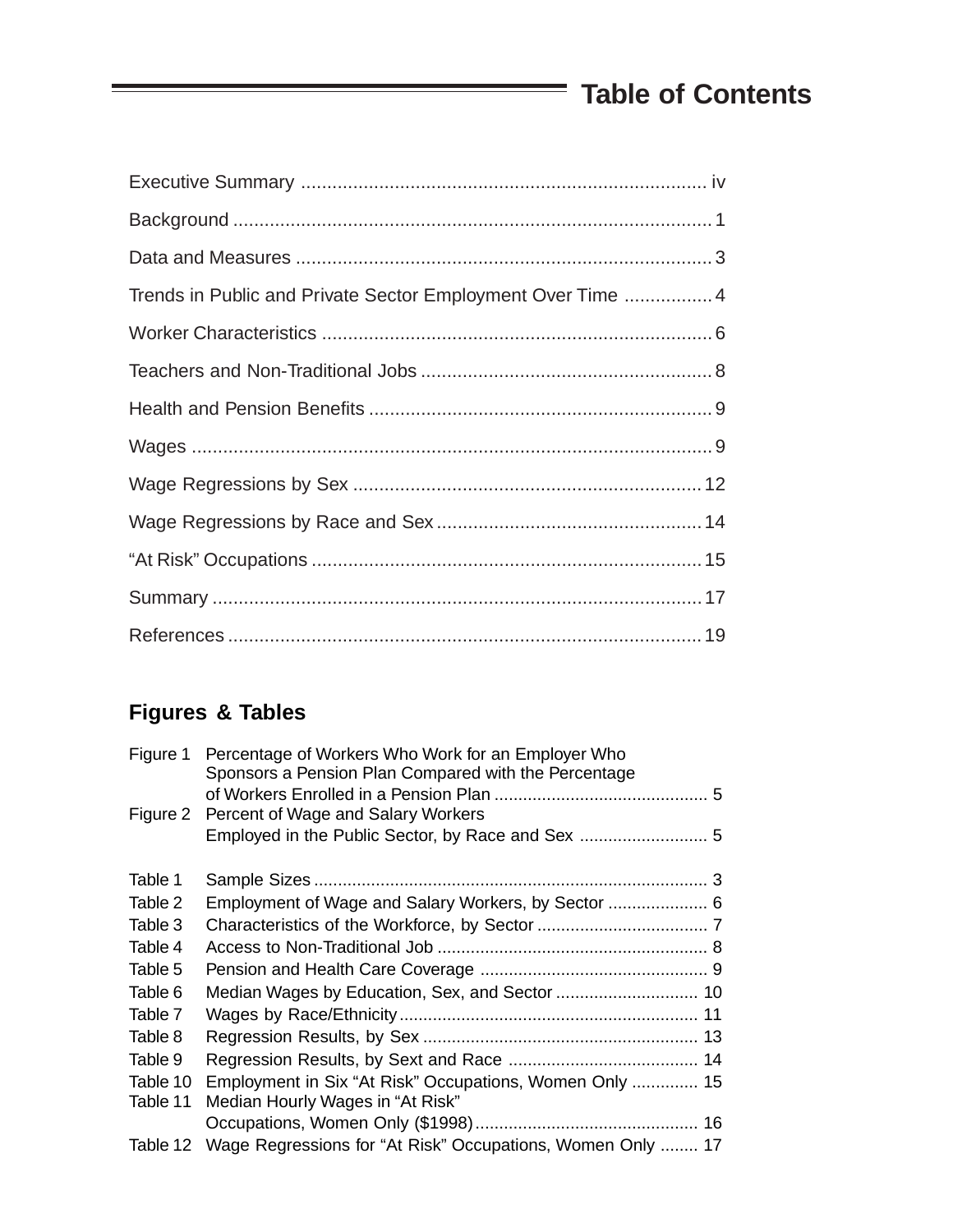## **Executive Summary**

This report analyzes the implications of privatization for women workers, especially those employed in low-end occupations. Data analyzed show that women disproportionately depend on the public sector for jobs that pay decent wages and offer benefits. This is especially true for African American and Hispanic women, and for women who do not have a college education. In part, higher wages and better access to health and pension benefits in the public sector can be attributed to higher rates of union coverage. The evidence suggests that privatizing government services will have a negative impact on women workers, especially those workers who are most vulnerable.

#### **A Relative Decline in Public Sector Employment**

Over the past two decades, employment in the public sector has grown much more slowly than employment in the private sector. In 1979, 16 percent of working men held public sector jobs, while in 1998 only 13 percent did. For women, the share employed in the public sector dropped from 20 percent in 1979 to 18 percent in 1998 (See Figures 1 and 2).

- The proportion of workers employed in the public sector declined for both women and men between 1979 and 1998, with especially pronounced declines for African American and Hispanic workers.
- In 1998 almost one in five women held a public job (18 percent), a higher rate than among men (13 percent). This was especially true for African American women (22 percent).

Public sector employment declined for both women and men between 1979 and 1998 with a somewhat sharper decline among men.

#### **Public Sector Employees Have Higher Wages and Better Access to Health and Pension Benefits**

Focusing on 1998, the most current year for which data is available, the report shows that median earnings in the public sector are higher than in the private sector for most categories of workers.

- Median wages for women without a four-year college degree are 15 percent higher in the public sector. For women with a college degree, wages in the public sector are 7 percent higher than in the private sector.
- Among women, 72 percent of public workers participate in a pension plan and 69 percent have employer-provided health insurance. By contrast, in the private sector less than half have either benefit, and in the case of Hispanic women, less than a third do (see Table 5).

Thus, privatization is likely to erode the wages and benefits of women workers, especially for African American and Hispanic women and those with fewer years of formal education.

#### **Explaining Why Wages in the Public Sector are Higher than in the Private Sector**

Wage ratios shown above are useful descriptions of employment conditions, but they can also be misleading because they do not account for differences in the public and private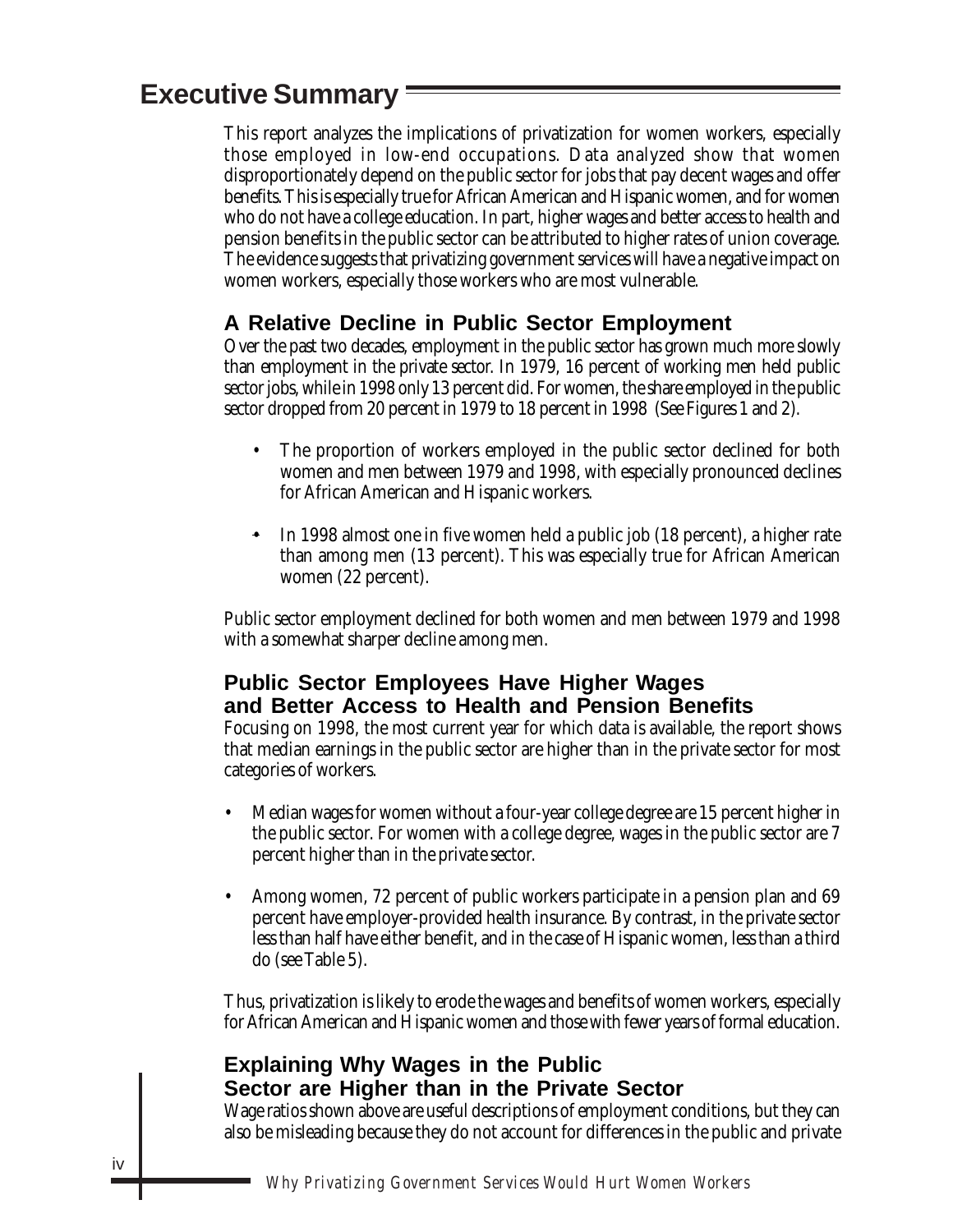sector workforces. For example, workers in the public sector tend to be older and hence could be expected to have higher earnings. This study uses regression analysis to distinguish components of the wage differential that can be attributed to the public/private sector distinction. Overall, controlling for race, region, and work experience, women in the public sector are still more likely to have higher wages than their counterparts in the private sector. While non-college educated men, particularly African American and Hispanic men, also benefit from somewhat higher wages and benefits in the public sector, the effect is more pronounced for women workers. For example, women without a college degree in the public sector earn wages that are 5 to 6 percent above the earnings of their private sector counterparts.

Once union membership and occupation variables were included, however, the differences in public sector and private sector wages largely disappeared. In other words, for women who have the same occupation, union status, education, work experience, and race, the public sector does not, on average, pay better than the private sector. Unionization emerges as a central factor in understanding why the public sector pays better than the private sector.

#### **Gender Equity in the Public and Private Sectors**

While women are paid better in the public sector in an absolute sense, a gap between men's and women's wages remains (see Table 6). The size of the wage gap between male and female workers in public and private sector employment varies by race and educational background.

The gender wage gap is smaller in the public sector, especially for women of color, but this result is driven largely by education. Only women with college degrees see greater pay equity in the public sector. For less educated women, gender inequality is as great in the public sector as in the private.

The public sector is generally regarded as providing better access to professional and managerial jobs for women. When teachers are separated from other professional and managerial occupations, however, the public sector does not appear to provide greater opportunity for women to hold managerial or professional positions.

With the exception of teachers, women are only slightly more likely to hold managerial, technical, or other professional jobs in the public sector than in the private sector (26.8 percent and 25.3 percent, respectively).

Because women in the public sector have more education than women in the private sector, we would expect them to be well represented in managerial and professional positions. This is not the case, however. That educational wealth has not translated into greater numbers of managerial jobs for women (while it has for men) indicates the continued presence of occupational barriers for women. This report finds that the public sector does not, in general, offer exceptional opportunities for women to hold managerial and professional positions (although other research by IWPR suggests that the public sector does, in fact, offer better opportunities for women of color than the private sector).

#### **Risks of Privatization**

The second part of this research focuses on occupations — such as health care and child care workers, janitors, food preparation employees, and clerical and administrative staff — that are considered to be "at risk" for privatization. This research finds that women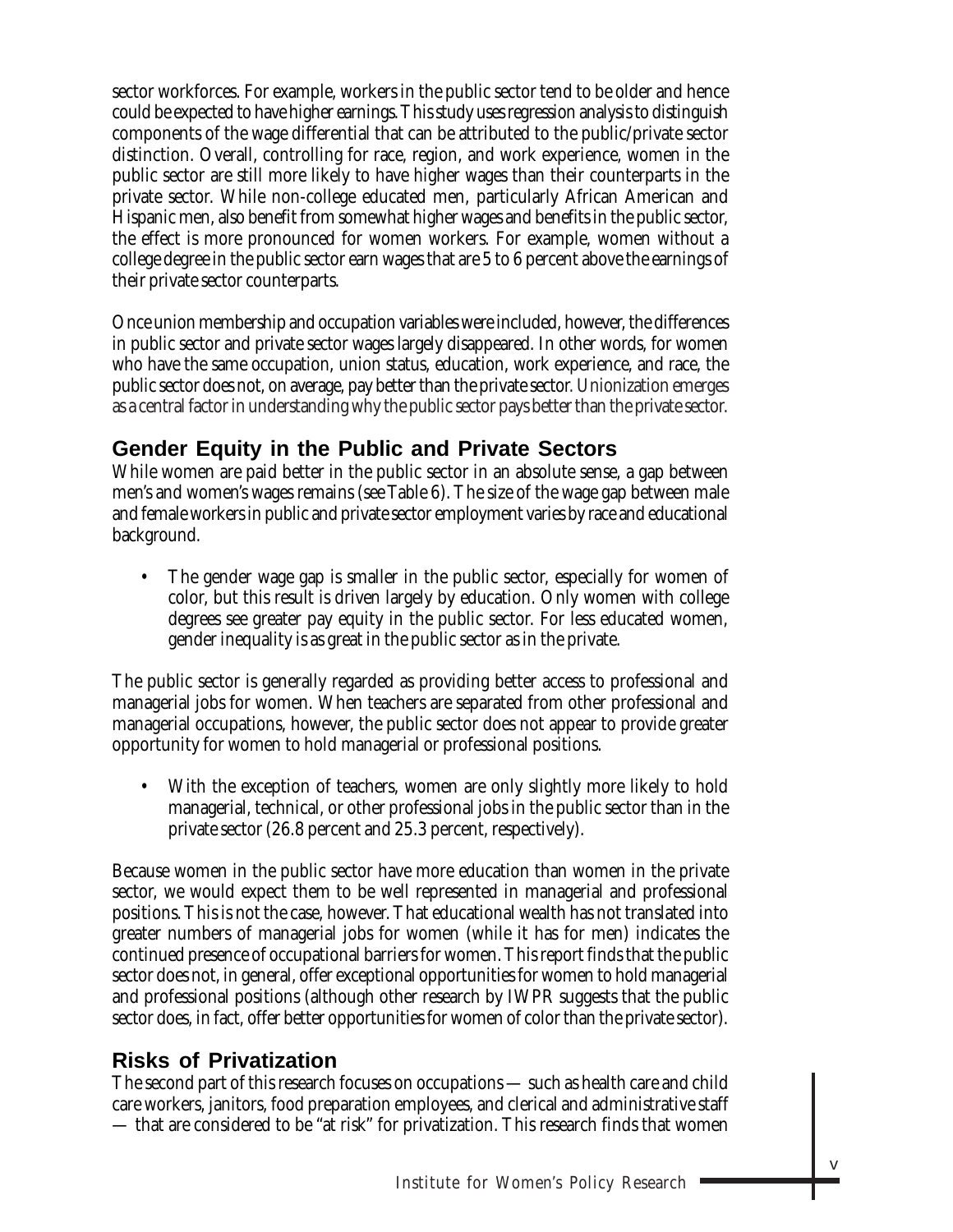working in these "at risk" occupations have less education, with close to half holding a high school degree or less. Because the wage differential in the public and private sectors is largest for women without a college education, these women have the most to lose under privatization.

- For women without college degrees, occupations "at risk" for privatization constitute 63.9 percent of their public sector jobs.
- Even though "at risk" occupations are not generally considered exceptional job opportunities, these jobs pay better in the public sector than in the private sector.

#### **The Upshot**

From a policy standpoint, there is good reason to be concerned about the continuing call for contracting out public services to the private sector. On average, public sector jobs pay better and are more likely to include pension and health benefits. When government services are privatized, women—especially women of color and women who do not have a college education—will likely experience significant declines in how much they earn and in their health and pension coverage. Even though, the public sector is far from a perfectly fair employer—glass ceilings and the gender gap in pay and benefits persist as in the private sector—this analysis finds that privatization, and the de-unionization that frequently accompanies it, is likely to prove detrimental to the economic welfare of women workers.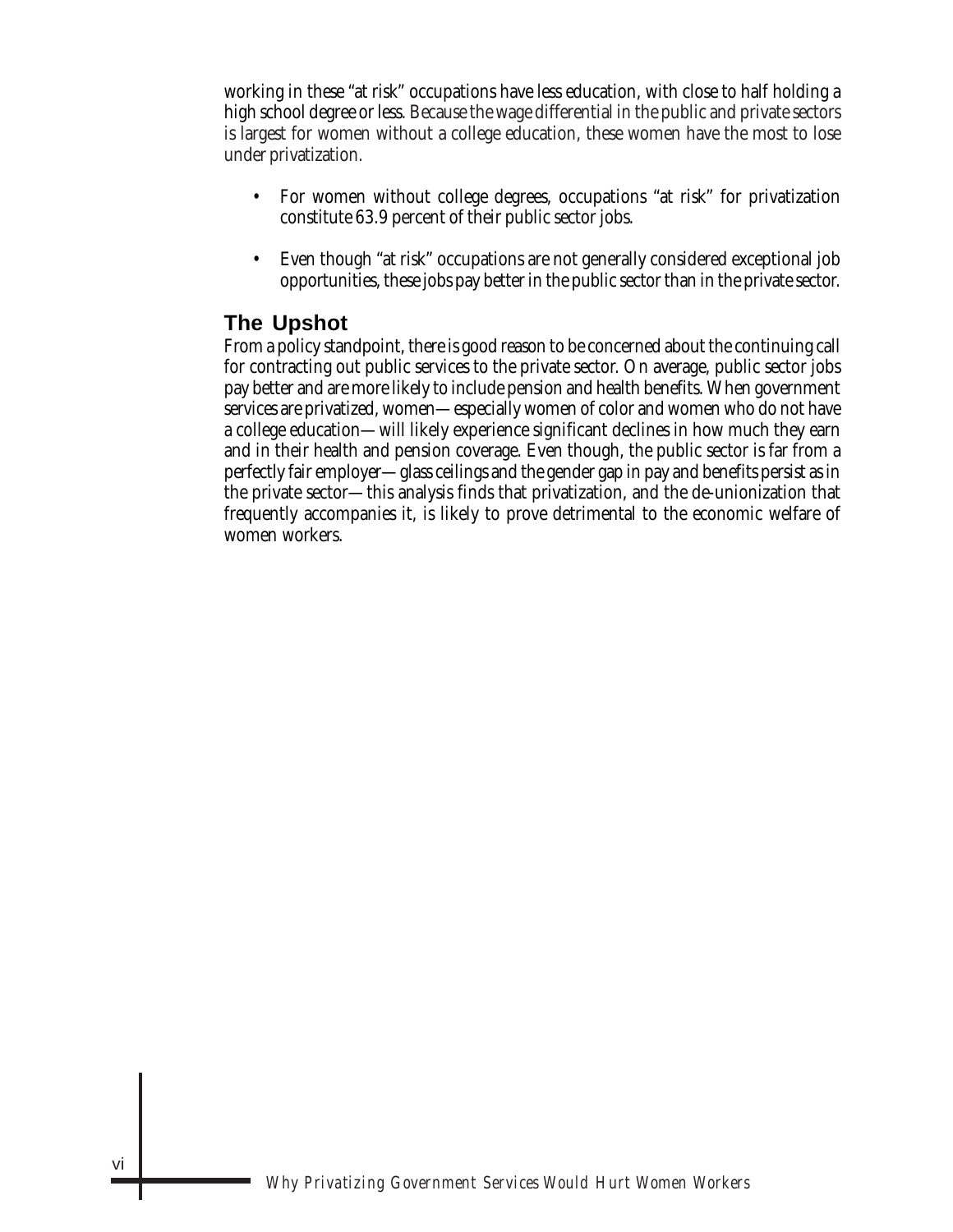# **Background**

Over the past two decades, privatization, in which businesses (or not-for-profit agencies) provide public services, has changed the nature of public sector employment. A growing number of public functions that previously were performed by government employees are now performed by private businesses. While the privatization of public services is not new, its prevalence has grown steadily over the past two decades, resulting in a decline in public sector employment as a percentage of the overall workforce.

The impetus for privatization of government services is to lower the costs of public services and improve their quality (Sawicky 1999; Mason and Siegel 1997). The literature on privatization is dominated by case studies where cost reduction was the main goal. More often than not, the researchers claim that cost savings were achieved.

There are two major problems with this research approach. First, as Sawicky (1999) argues, studying only governments that have privatized their services does not tell us what the impact would be under different circumstances and in different settings. Private contractors often "cherry pick," taking over lucrative services (such as well traveled bus routes and safer districts) and leaving less profitable services to the public sector (Barnekov and Raffel 1990). For example, a private school might not accept a disabled student, but a public school would, because it is legally required to accommodate all children. As a result, the public school might appear less efficient. In other words, the problem of comparing "apples and oranges" looms large in the privatization debate.

A second problem with the literature on privatization is that studies rarely address *how* cost savings are achieved. In particular, few analysts document whether cost savings are achieved by lowering workers' wages and benefits (as opposed to improvements in efficiency). Case study research suggests that reductions in workers' wages and benefits can be an important, if not the only, component in the cost savings achieved by privatization (Schlar 2000).

This study re-examines the impact of privatization on the wages and benefits of workers with particular attention to women workers. The public sector has historically had smaller gender and racial wage gaps, better overall pay, and higher numbers of women at professional levels than the private sector (Sawicky 1999). It also has substantially higher union density (Hirsch and Macpherson 1999), which translates into greater job stability and due-process rights—the latter may be of particular use to women and minorities. In addition, because benefits in the private sector have eroded in recent years, the public sector advantage in benefit-provision has increased (Belman and Haywood 1997; National Commission on Employment Policy 1989). Finally, Freeman (1996) found that employee involvement and job satisfaction are higher in the public sector, partly because of a greater willingness by managers to share power. Consequently, privatization may also affect nonfinancial aspects of job quality.

Much popular rhetoric about public sector employment focuses on raw differences in compensation and benefits between the public and private sectors, which can be substantial (Sclar 2000). Raw differences, however, are potentially misleading because they fail to control for differences in the composition of the workforce across the two sectors. The public-sector workforce, for example, is substantially better educated than the private- ${\rm sector\ work}$ force. $^1$  It is also substantially more unionized.

<sup>1</sup> Belman and Heywood (1993) found that approximately 20 percent of private sector workers have a college education, compared with 44 percent of public sector workers.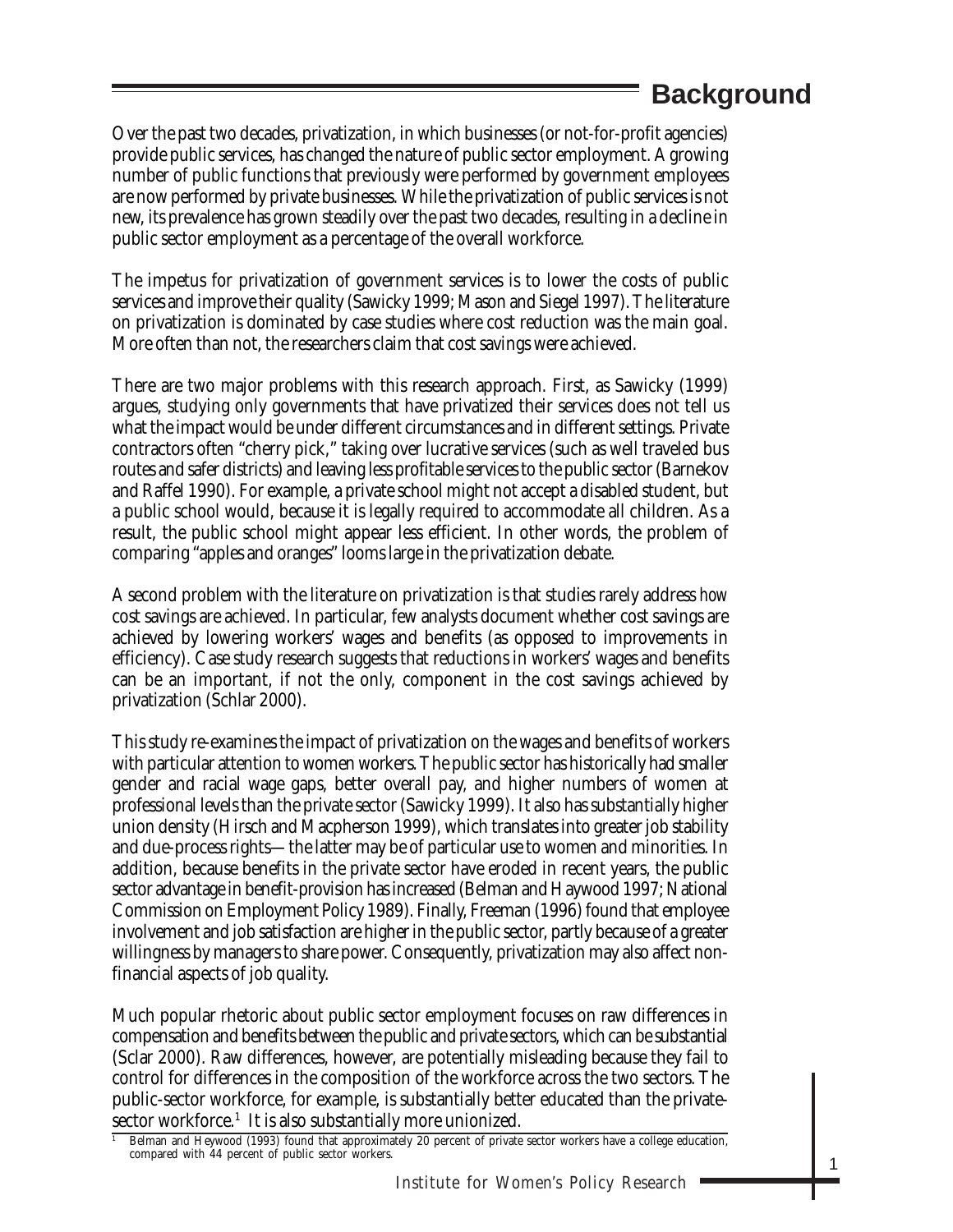Because there are differences of opinion regarding what variables should be controlled for, estimates of the difference between public and private sector compensation are often not consistent across studies. For example, Belman and Heywood (1993) found that the pay of federal public employees was roughly equal to the wages of comparable private sector employees; other studies have found public pay levels to be higher (Cox and Brunelli 1992; Peterson, Davis, and Walker 1986).<sup>2</sup> All approaches, however, find a decline in public pay relative to private pay in recent years. The pace of this decline has varied depending on macroeconomic and political conditions (Freeman 1985), and also varies regionally (Belman and Heywood 1995). Another point of agreement is that wages among workers in the public sector are more equal than they are in the private sector (see Sawicky 1999). Part of this is likely due to the greater presence of unions, which tend to equalize wages among their members.

There is also agreement that well educated workers tend to earn more in the private sector, whereas less educated workers tend to earn more in the public sector. $^3$  Thus, privatization is likely to affect less-skilled, low-wage workers more adversely (Sclar 2000; Poterba and Rueben 1994). Low-wage government workers who have been laid-off and who get jobs with a private contractor often lose their benefits, and their wages often (but not always) decline (National Commission on Employment Policy 1989; Suggs 1989). Minority workers may be disproportionately affected, especially if they have less seniority in the civil service system (Suggs 1989).

#### **Research Objectives**

This study addresses the following questions: What are the implications of privatization for women workers, especially those employed in low-end occupations? Are there marked differences by race or ethnicity, suggesting that privatization might have particularly negative effects on women of color? What factors might explain differences between public and private sector employment?

Direct answers are not possible because there are no datasets to identify and track all of the employment changes that can result from privatization. The Current Population Survey's bi-annual supplement on "alternative work arrangements" includes contract workers including independent contractors, temporary help agency workers, on-call workers, and contract company employees. However, "contract workers" are not synonymous with the workers impacted when government services are contracted. For example, if mass transit spending decreases, private companies may emerge to fill the void. While the mechanism is different than explicit subcontracting (and much more nebulous), the effect is the same: the public sector shrinks relative to the private sector, and wages may decline as a result.

This paper takes the simple route of comparing wages and other outcomes in the public sector to those in the private sector in order to get at the *potential* impact of privatization on women. This indirect approach has the advantage of addressing the potential impact of all forms of privatization, not simply direct subcontracting.

This study has two components. First, public sector employment growth relative to the private sector over the last two decades is documented based on data from the Current Population Survey (CPS). Second, using the most recent year available (1998), the report

<sup>2</sup> In the extreme, one study found that the public/private wage gap evaporates when the higher education levels for public sector workers are considered (Gold and Ritchie 1992).

<sup>&</sup>lt;sup>3</sup> This study finds that college educated women earn more in the public sector than in the private sector.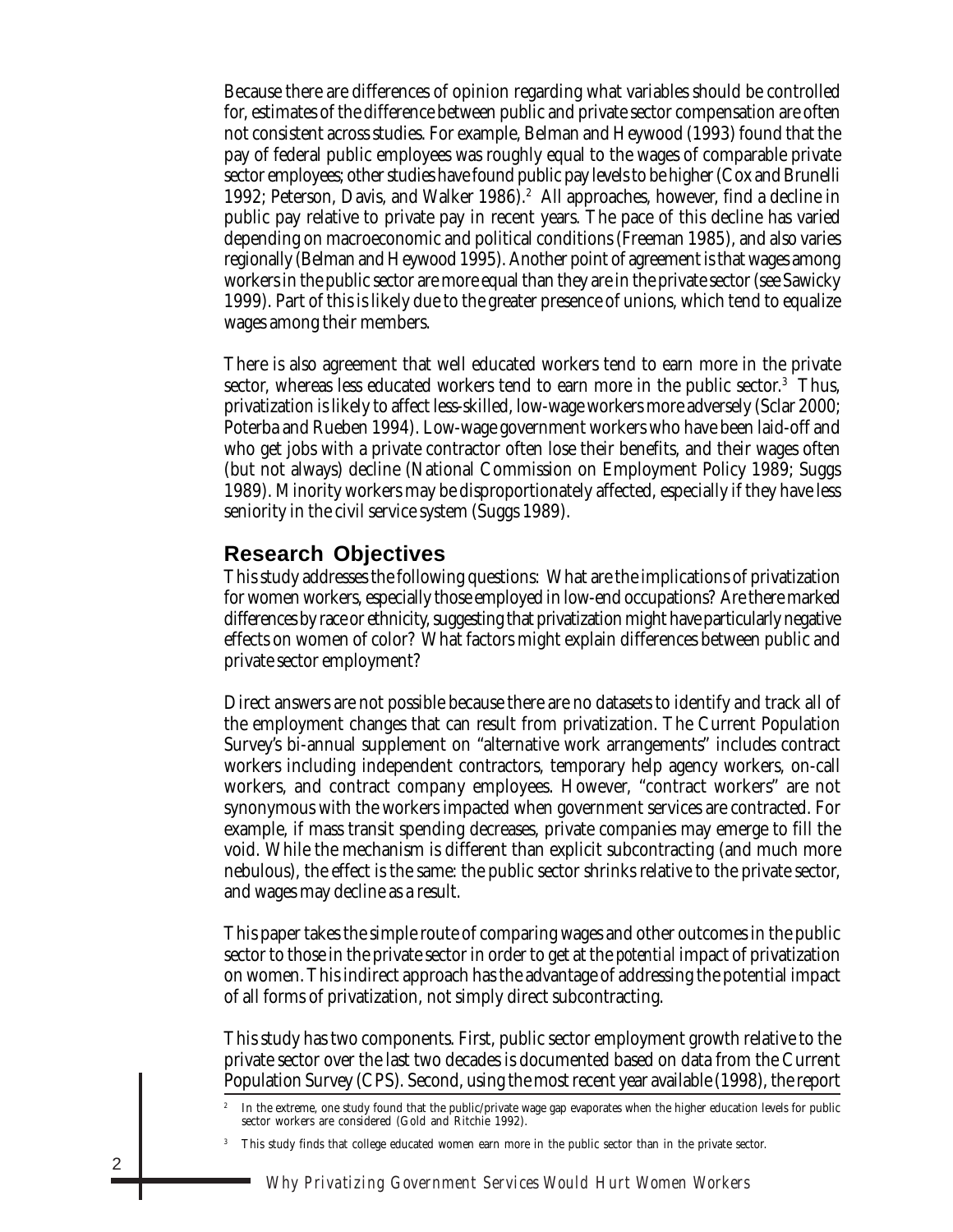"maps" the differences in job quality between the public and private sectors. Particular attention is paid to clerical and service occupations, since these workers are likely to lose the most from privatization (relatively speaking) and are the most likely to be subcontracted in the first place. Throughout, close attention is paid to differences by sex and race, since the public sector has historically provided especially strong opportunities to women of color. (The focus on differences by race, however, is limited at points by insufficient sample sizes.)

### **Data and Measures**

The Current Population Survey (CPS), the government's monthly household survey of employment and labor markets, yields a nationally representative sample of individual workers with employment variables such as earnings, hours worked, industry, occupation, education, and unionization, as well as background variables such as age, sex, race, ethnicity, and geographic location. In order to achieve sufficient sample sizes within any one year, the Merged Outgoing Rotation Group (ORG) version of these data is used.<sup>4</sup> The exception is the analysis of pension and health care coverage, where the March 1998 CPS Supplement was used (since this is the only month where such data can be found). Sample selection was straightforward. The study includes workers aged 18-64 who had positive earnings and who were not self-employed. Final sample sizes are given in Table 1.

Some of the variables used in these analyses are basic and do not require description (for example, sex), but others require elaboration. The key variable of interest, *sector*, consists of three categories: public, private for-profit, and private non-profit. For convenience, throughout this report the terms public, private, and non-profit are used. The key outcome variable, *hourly wages*, is constructed as follows: if an individual actually reported an hourly wage, that value is used; otherwise, usual earnings per week are divided by usual weekly hours worked. The resulting measure is hourly wages at the respondent's main job, in 1998 dollars. *Part-time work* is defined as less than 35 hours per week, again using the usual weekly hours measure.

<sup>4</sup> The ORG files effectively combine monthly samples into yearly samples. Specifically, each household entering the CPS is administered four monthly interviews, then ignored for eight months, then interviewed again for four more months. Since 1979, only households in months four and eight have been asked their usual weekly earnings/usual weekly hours. These are the outgoing rotation groups, and each year the BLS gathers all these interviews together into a single Merged Outgoing Rotation Group.

| <b>Table 1. Sample Sizes</b> |                                                                                                 |        |              |                 |                |        |            |                       |  |
|------------------------------|-------------------------------------------------------------------------------------------------|--------|--------------|-----------------|----------------|--------|------------|-----------------------|--|
|                              |                                                                                                 |        | <b>Women</b> |                 |                |        | <b>Men</b> |                       |  |
|                              | All                                                                                             |        |              |                 | All            |        |            |                       |  |
|                              | <b>Workers</b>                                                                                  | White  | <b>Black</b> | <b>Hispanic</b> | <b>Workers</b> | White  |            | <b>Black Hispanic</b> |  |
|                              |                                                                                                 |        |              |                 |                |        |            |                       |  |
| Public                       | 13,497                                                                                          | 9,599  | 2,370        | 519             | 10.546         | 7.815  | 1,458      | 801                   |  |
| <b>IPrivate</b>              | 56,205                                                                                          | 40,187 | 7,561        | 2,562           | 67.913         | 48,712 | 7,065      | 9,125                 |  |
| INon Profit                  | 5.989                                                                                           | 4.845  | 675          | 179             | 2.688          | 2.109  | 294        | 147                   |  |
| <b>Total</b>                 | 75,691                                                                                          | 54,631 | 10.606       | 3,260           | 81,147         | 58,636 | 8,817      | 10,073                |  |
| Survey.                      | <b>Source:</b> Authors' analysis of the 1998 Merged Outgoing Rotation Group, Current Population |        |              |                 |                |        |            |                       |  |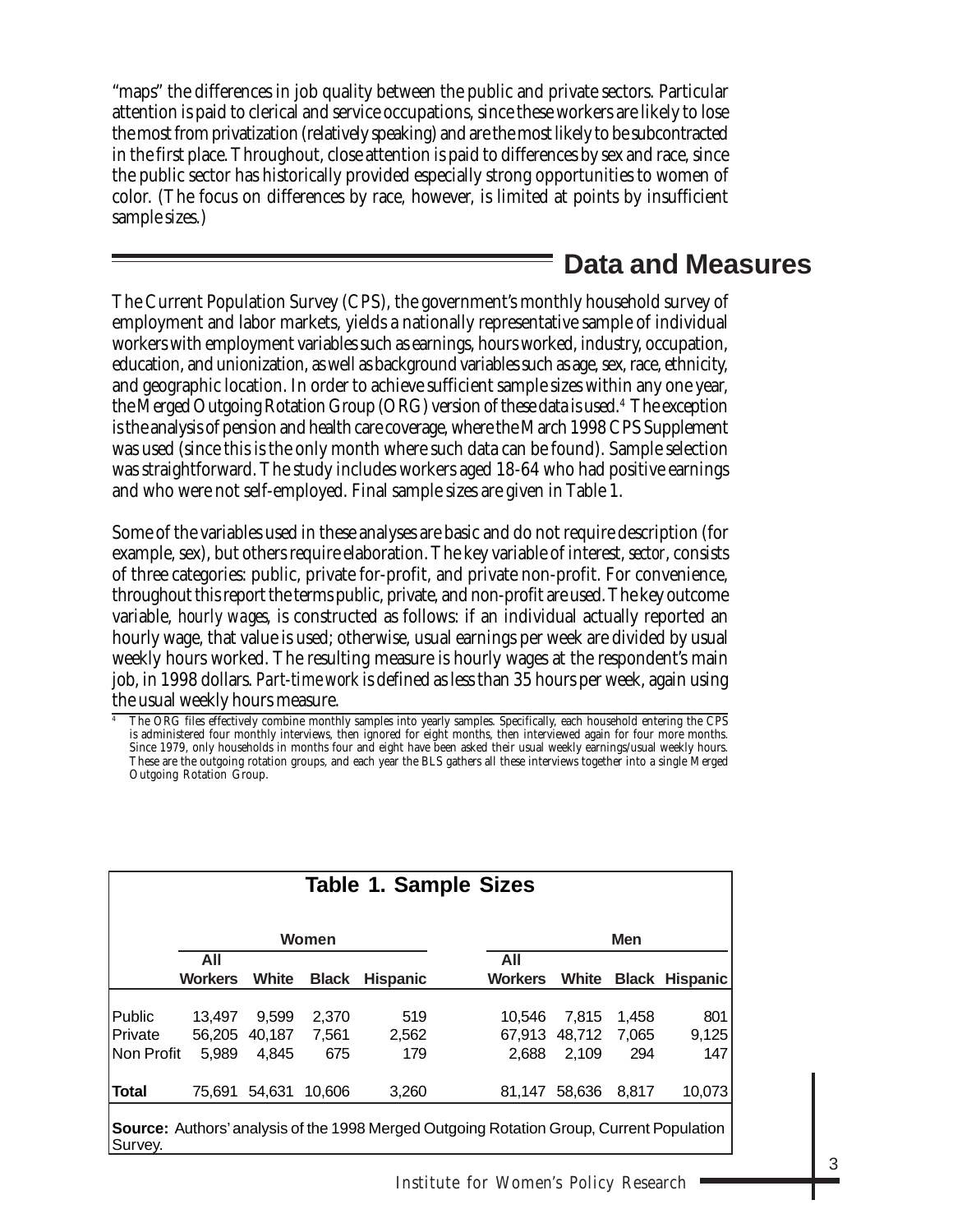The *race* variable makes use of questions about race as well as ethnicity and differentiates among the following groups: non-Hispanic white, non-Hispanic black, Hispanic, and non-Hispanic others. In the text, the 'non-Hispanic' prefix is dropped, but the reader should remember that the race categories have been defined in this manner. The *education* variable uses information on highest grade attended, and consists of three groups: high school graduates and drop-outs; workers with some college experience but no four-year college degree; and workers with a four-year college degree or higher. The *union* variable measures whether a worker is a union member. For *occupation*, most often the Census' one-digit occupational coding is used, collapsed for brevity as needed. To identify occupations most at risk for privatization, two-digit and three-digit codes are used. For *health care coverage*, the question asks whether the respondent is currently covered by a health plan provided through their current employer, former employer or union. For *pension coverage*, the question asks whether the respondent is currently participating in the employer's or union's pension plan. Both of these variables, therefore, measure actual participation in employer-provided benefits.

At the end of the paper, several regressions are performed in which the natural log of the dependent variable, hourly wage, is used. In these regressions, an indirect measure of years of work experience is used, since no direct measure exists. "Potential" experience is calculated as the respondent's age, minus years of education minus six. This formula roughly approximates the number of years that an individual has worked in the labor market, though it does a better job for men than it does for women (who are more likely to take time out to care for children or elderly parents). Finally, all analyses are weighted with CPS earner weights, normalized to represent the actual sample sizes (rather than the whole population).

### **Trends in Public and Private Sector Employment Over Time**

Figure 1 shows the percent of all wage and salary workers employed in the public sector from 1979 to 1998, for men and women separately. $^5\,$  Women have always been more likely to hold jobs in the public sector than men, and this pattern continues to the present. Both sexes, however, have seen a slow decline over the past 20 years. The trend is more pronounced among men. In 1979, 15.9 percent of men held public sector jobs, while in 1998 only 13.2 percent did so, for a decline of 17 percent over the past two decades. Women saw their public jobs go from 19.8 to 18.0 percent over that same period, for a 9 percent decline over this same period. For both men and women, there is clear evidence of the relative reduction in public sector jobs. Although the absolute number of both private and public jobs has grown, as the former has grown faster than the latter, the *percentage* of public jobs dropped. These trends cannot be directly tied to an increased use of subcontracting, the drop in relative public sector employment is certainly consistent with it.

Figure 2 takes a closer look at the experience of different racial and ethnic groups. Most striking are the high levels of public sector employment for African American men and women. At least in part, this is likely due to stricter adherence to equal opportunity laws in the public sector. It is worrisome that African American workers have seen very strong drops in public employment over time, stronger than those seen for white workers. For example, the percent of public workers has dropped by 16 percent for African American

We do not show trends for non-profit employment because this sector is not consistently identified across all years.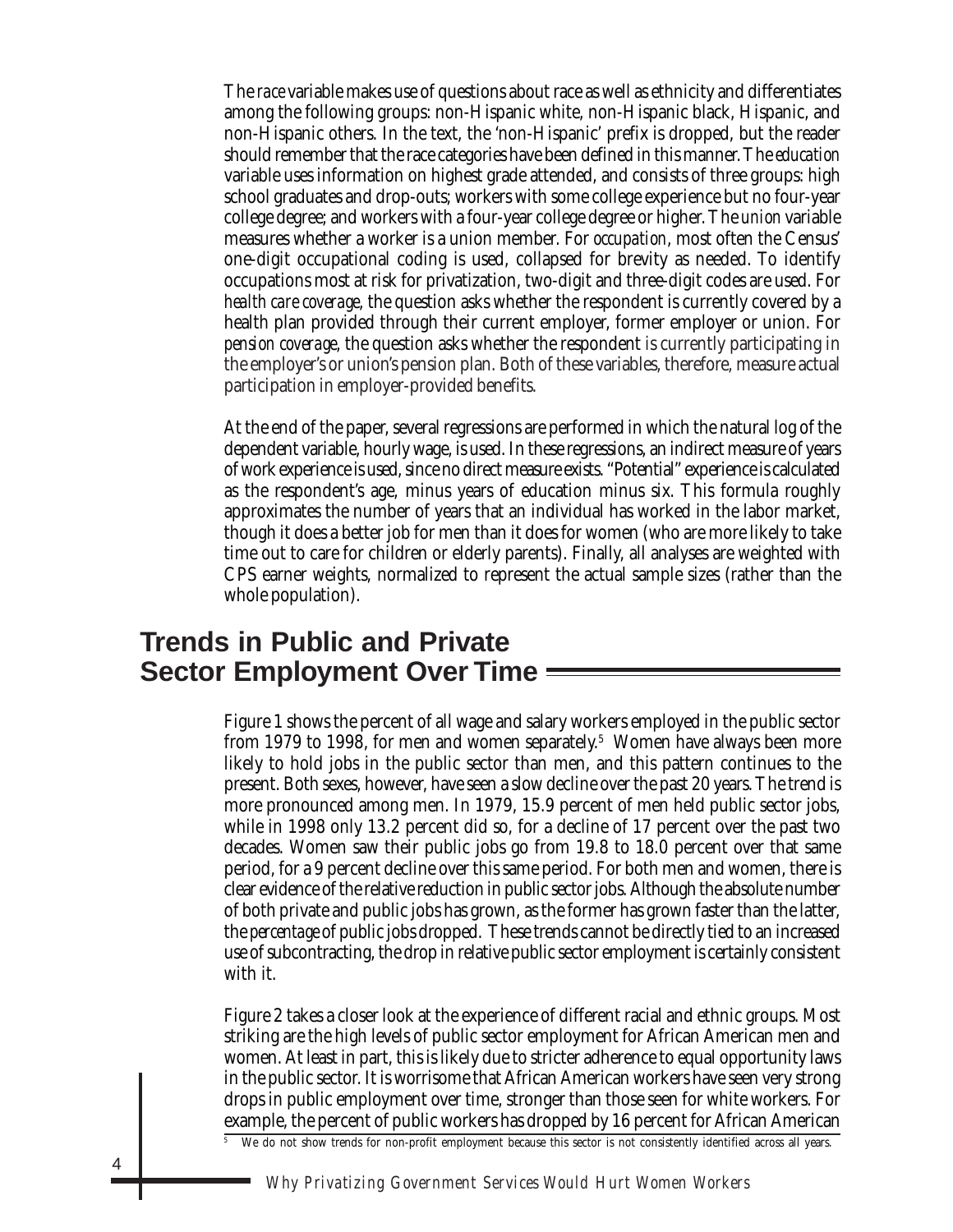women over the past two decades, compared with seven percent for white women. And the drop for African American men (18 percent) also outpaced that of white men (13 percent). These are disturbing figures for a minority group that has historically found some of its best opportunities for employment in this sector (see also Sawicky 1999).

Hispanic workers have relatively low levels of public sector employment, both historically and currently. Moreover, the drop in such employment for Hispanic men is the strongest of any group, declining by an astonishing 35 percent (as compared with nine percent for



**Figure 2. Percent of Wage and Salary Workers Employed in the Public Sector, by Race and Sex**



Institute for Women's Policy Research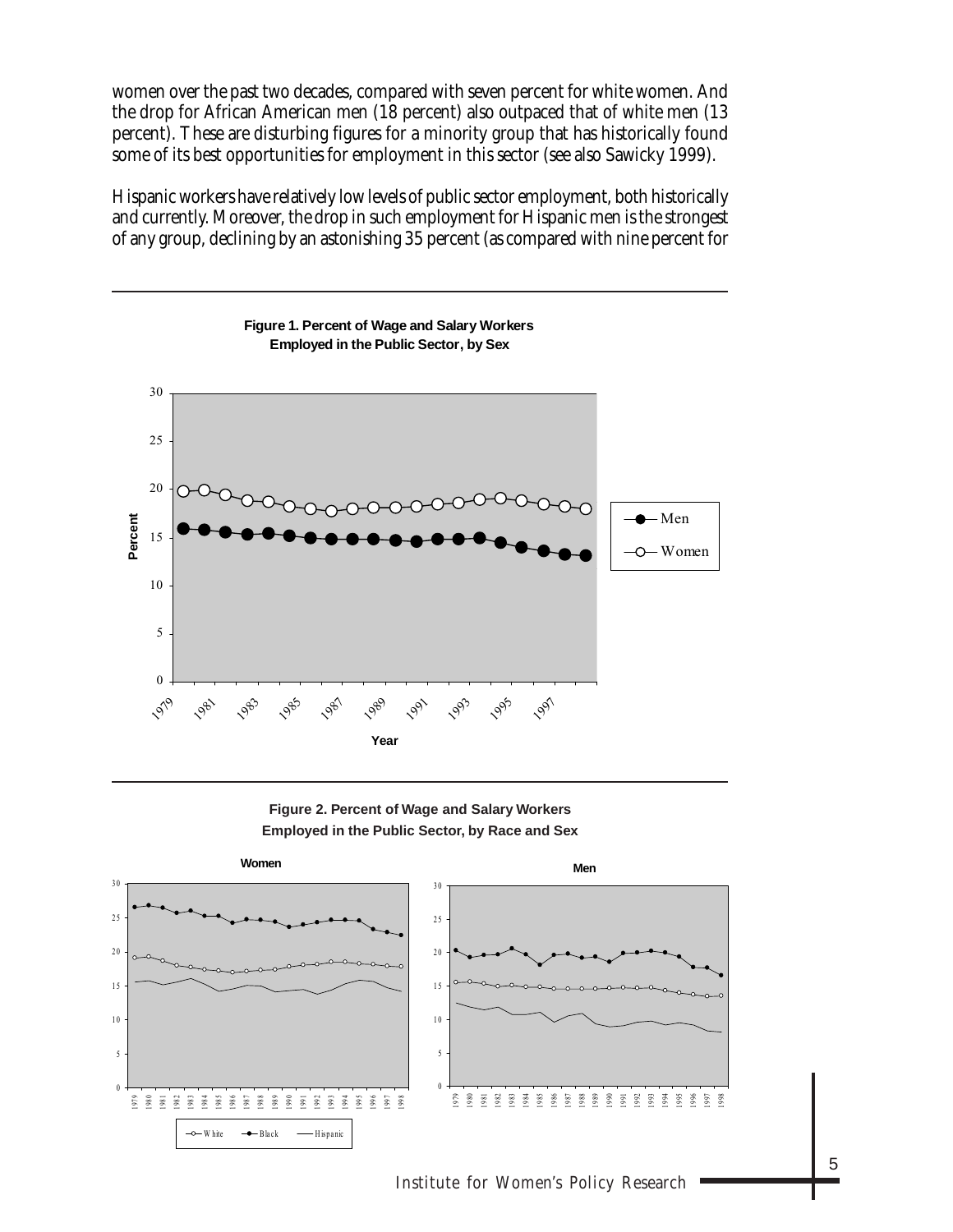Hispanic women). Given these trends, the public sector is unlikely to prove a major source of stable, well-paid jobs for Hispanic workers, especially men, in the future.

Finally, Table 2 takes a closer look at the most current information on employment across the sectors, including the not-for-profit sector. Despite the shedding of public sector jobs, women of all races and ethnicities are still more likely to hold jobs outside the private for-profit sector than their male counterparts. African American workers of both sexes are more likely to hold public jobs than whites. On the other hand, Hispanic workers are consistently underrepresented outside of the private for-profit sector. It is worth reiterating that of all these groups, African American women have the highest level of public sector employment (22.4 percent). This figure will become especially relevant when wage differences between the sectors are examined below.

### **Worker Characteristics**

Demographic and occupational characteristics of the workforce vary significantly across the three sectors of the American economy. Table 3 reviews these basic characteristics of the public and private labor force. Compared with workers in the private sector, those in the public sector have significantly higher levels of education. For example, 45.9 percent of women in the public sector hold a four-year college degree, compared with only 19.2 percent in the private. (Some, but not all, of this differential is due to the large numbers of teachers in the public sector.) On the other end of the spectrum, about a quarter of women in the public sector have a high school diploma or less, compared with nearly half in the private sector. This pattern holds true for men as well as women.

Public workers also tend to be older, reflecting in part the job stability and seniority rules that stem from greater union strength in this sector. In fact, the difference in union coverage between the sectors is striking. For women, 36.1 percent are union members in the public sector, compared with only 6.1 percent in the private sector. The numbers for men are 41.2 percent and 13.3 percent, respectively. While the absolute figure for men is higher, it is worth noting that women have the most to gain: they are six times more likely to be unionized in the public sector than in the private sector, while for men

| Table 2. Employment of Wage<br>and Salary Workers, by Sector                                               |                                  |             |      |          |                                  |      |            |      |
|------------------------------------------------------------------------------------------------------------|----------------------------------|-------------|------|----------|----------------------------------|------|------------|------|
|                                                                                                            |                                  | Women       |      |          |                                  | Men  |            |      |
|                                                                                                            | <b>Public Private Non-Profit</b> |             |      |          | <b>Public Private Non-Profit</b> |      |            |      |
| All workers                                                                                                |                                  | 17.8% 74.3% | 7.9% | $100 \%$ | 13.0%                            |      | 83.7% 3.3% | 100% |
| <b>White</b>                                                                                               | 17.6                             | 73.6        | 8.9  | 100      | 13.3                             | 83.1 | 3.6        | 100  |
| African American                                                                                           | 22.4                             | 71.3        | 6.4  | 100      | 16.5                             | 80.1 | 3.3        | 100  |
| Hispanic                                                                                                   | 14.0                             | 81.9        | 4.0  | 100      | 8.0                              | 90.6 | $1.5\,$    | 100  |
| lOther                                                                                                     | 15.9                             | 78.6        | 5.5  | 100      | 13.0                             | 83.2 | 3.8        | 100  |
| <b>Source:</b> Authors' analysis of the 1998 Merged Outgoing Rotation Group, Current Population<br>Survey. |                                  |             |      |          |                                  |      |            |      |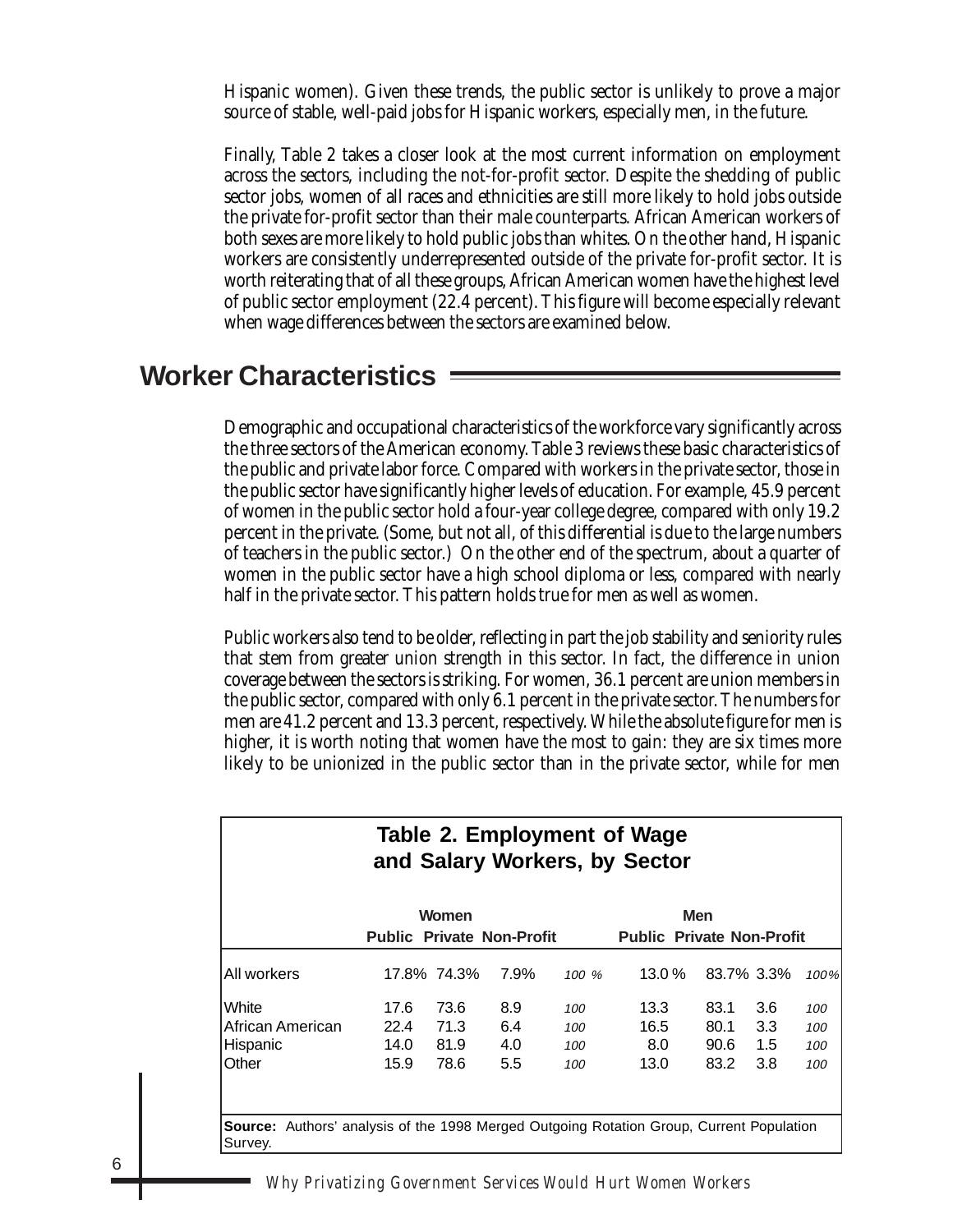unionization is just three times as likely. Much of this difference is likely a function of high unionization rates for teachers (who are disproportionately women) in the public sector.

Perhaps because of this strong union presence, part-time work is less prevalent in the public sector, though the differential is not as large as one might expect. In the public sector 17.7 percent of women work part-time compared with 22.6 percent in the private sector. Of course, rates of part-time work are much lower among men, with 6.7 percent of men working part-time in the public sector compared with 7.2 percent in the private sector. Given the relationship between full-time employment and benefits, the greater access to full-time jobs in the public sector suggests greater access to benefits as well.

In terms of occupational segregation, there are greater differences between women and men. In the private sector, women tend to be concentrated in service and clerical occupations and men tend to be concentrated in manufacturing-related occupations. In the public sector, however, the pattern shifts somewhat. As noted above, public workers tend to be well educated, and this is clearly reflected in the types of jobs they hold. For men, public sector employment means far fewer manufacturing jobs and many more professional, managerial, and protective service jobs. For women, it means greater numbers of professional and clerical jobs, and fewer in service and sales (which are traditionally found at the bottom of service industries). Overall, while occupational segregation is apparent across these sectors, the public sector contains a higher proportion of managerial and professional jobs for women than does the private sector.

|                                            |               | Women   |             |                                                   | <b>Men</b> |             |
|--------------------------------------------|---------------|---------|-------------|---------------------------------------------------|------------|-------------|
|                                            |               |         |             | Public PrivateNon-Profit Public PrivateNon-Profit |            |             |
| High school or less                        | $27.2\%$      |         | 48.2% 25.7% | 27.6%                                             |            | 50.8% 22.6% |
| Some college experience                    | 26.9          | 32.7    | 33.2        | 29.8                                              | 27.2       | 24.3        |
| College degree                             | 45.9          | 19.2    | 41.1        | 42.6                                              | 22.0       | 53.2        |
|                                            | 100.0         | 100.0   | 100.0       | 100.0                                             | 100.0      | 100.0       |
| Ages 18 to 30                              | 19.5          | 35.3    | 24.2        | 19.6                                              | 34.3       | 25.2        |
| Ages 31 to 54                              | 69.0          | 56.5    | 63.8        | 67.5                                              | 57.3       | 63.1        |
| Ages 55 to 64                              | 11.5          | 8.2     | 12.1        | 12.9                                              | 8.4        | 11.8        |
|                                            | 100.0         | 100.0   | 100.0       | 100.0                                             | 100.0      | 100.0       |
| Percent working part-time                  | 17.7          | 22.6    | 27.1        | 6.7                                               | 7.2        | 13.3        |
| Percent unionized                          | 36.1          | 6.1     | 8.0         | 41.2                                              | 13.3       | 7.3         |
| Executive, administrative, managerial      | 11.9          | 13.3    | 15.0        | 14.3                                              | 12.5       | 17.4        |
| Professional (including teachers)          | 39.5          | 9.9     | 37.0        | 27.4                                              | 9.3        | 42.9        |
| Technicians & related support              | 2.6           | 4.0     | 6.7         | 3.7                                               | 3.1        | 4.8         |
| Administrative support, including clerical | 28.9          | 24.3    | 21.2        | 11.4                                              | 5.7        | 6.5         |
| Protective service                         | 2.6           | $\cdot$ | $\cdot$ .2  | 17.2                                              | 1.1        | 1.5         |
| Service and sales                          | 11.5          | 34.4    | 17.3        | 8.0                                               | 19.6       | 13.5        |
| Precision production, craft, & repair      | $\mathcal{A}$ | 2.5     | $\cdot$     | 8.5                                               | 20.9       | 5.6         |
| Operators, fabricators, & laborers         | 5.4           | 10.4    | 2.1         | 7.9                                               | 25.0       | 6.1         |
| Farming, forestry, & fishing               | $\cdot$       | .8      | $\cdot$     | 1.7                                               | 2.9        | 1.8         |
|                                            | 100.0         | 100.0   | 100.0       | 100.0                                             | 100.0      | 100.0       |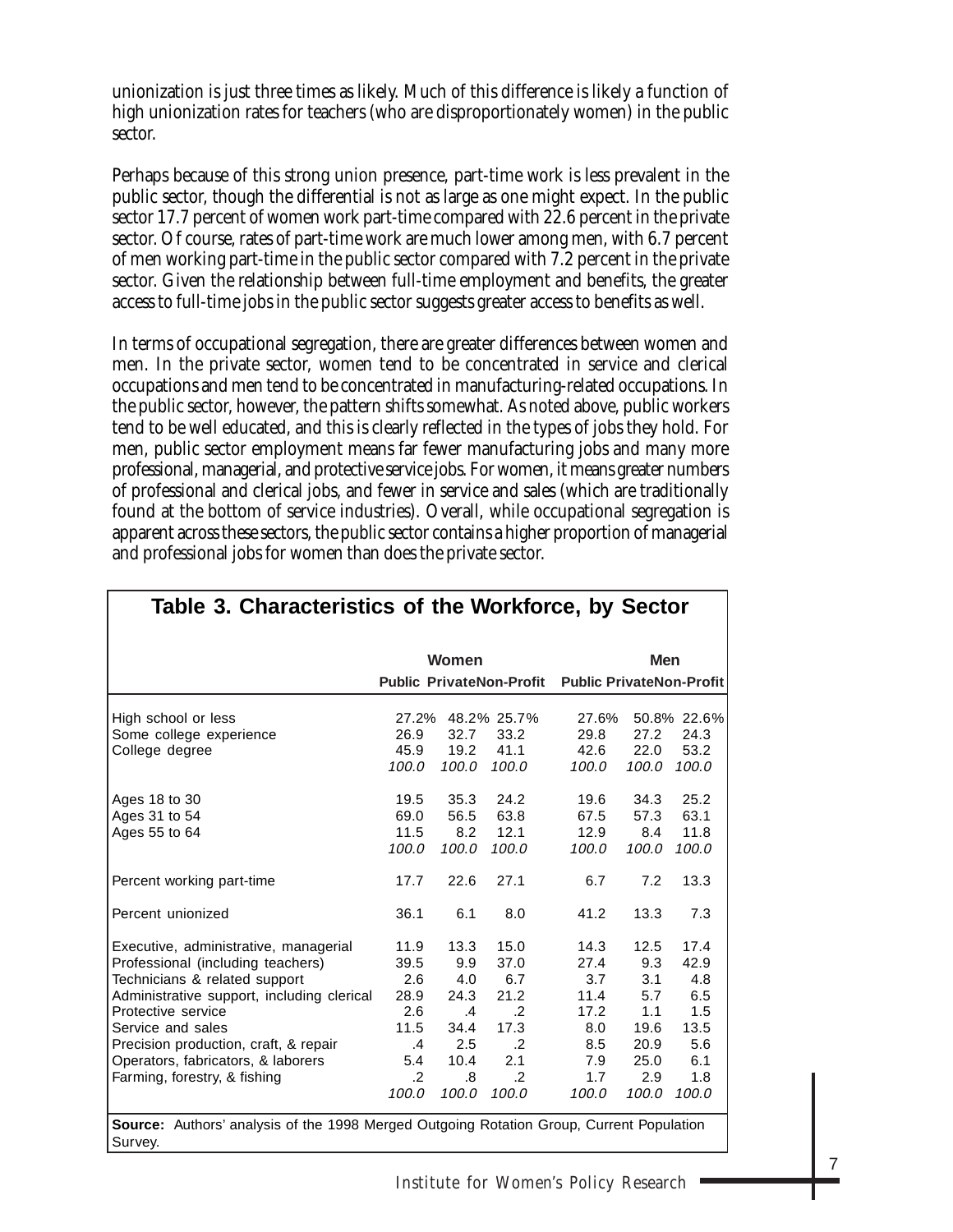## **Teachers and Non-Traditional Jobs**

At first blush, it might appear that the public sector is a watershed of sorts for women, breaking down barriers to non-traditional occupations. But a closer look reveals that much of this is a function of the large numbers of teachers in the public sector. Table 4 summarizes our occupational data in a different way, by distinguishing between three groups. The first consists of managerial, professional, and technical occupations *except for* teachers (for example, administrators and officials, engineers, computer scientists, lawyers and judges, and all management-related occupations). The second consists of teachers (primary, secondary, and post-secondary). The third consists of all other occupations, typically front-line and non-supervisory jobs (for example, administrative assistants, data processors, welfare and childcare workers, and building maintenance occupations).

When viewed this way, it quickly becomes clear that the public sector does not generally provide exceptional opportunities for women. Although the public sector contains a very high percentage of teachers, which women fill disproportionately, it would be a stretch to call teaching a non-traditional job for women. Occupations that have truly been outside of the reach of many women—managerial, technical, and other professions—are nearly as hard to get in the public sector as in the private (26.8 percent versus 25.3 percent, respectively). It is men, however, who have the best access, with close to a third (31.1 percent) holding high-end, non-teaching jobs in the public sector, as compared with only 24.2 percent in the private sector.

This point, however, should not be overstated. After all, the general conclusion of Table 4 is that far fewer women have front-line, non-supervisory jobs in the public sector. Many more hold jobs that are well paid, challenging, have greater autonomy, and require greater skill. There is no doubt that women are better off, in an absolute sense, working in the public sector. But it is worth remembering that much of this "boosting" is accomplished through teaching jobs that women have held throughout much of the  $20<sup>th</sup>$ century. This is relevant because women in the public sector are much better educated than in the private sector (as are men), with nearly half holding four-year college degrees (even a bit more than men). That such educational wealth has not translated into greater numbers of managerial jobs for women (while it has done so for men) indicates the continuing presence of other barriers for women.6

 $^{\rm 6}$  To push the point, female-dominated professions such as teaching typically pay less than male-dominated professions such as the law, even though comparable education levels are often required (Baker and Fortin 1999).

| Table 4. Access to Non-Traditional Jobs                                                                    |               |               |                                  |               |                 |                                  |  |
|------------------------------------------------------------------------------------------------------------|---------------|---------------|----------------------------------|---------------|-----------------|----------------------------------|--|
|                                                                                                            |               |               | Women                            |               | Men             |                                  |  |
|                                                                                                            |               |               | <b>Public Private Non-Profit</b> |               |                 | <b>Public Private Non-Profit</b> |  |
| Managers, professionals, technicians<br><b>Teachers</b>                                                    | 26.8%<br>27.2 | 2.0           | 25.3% 47.6%<br>11.1              | 14.3          | $.7\phantom{0}$ | 31.1% 24.2% 56.0%<br>9.0         |  |
| Front-line, non-supervisory jobs                                                                           | 46.0<br>100.0 | 72.8<br>100.0 | 41.3<br>100.0                    | 54.6<br>100.0 | 75.2<br>100.0   | 34.9<br>100.0                    |  |
| <b>Source:</b> Authors' analysis of the 1998 Merged Outgoing Rotation Group, Current Population<br>Survey. |               |               |                                  |               |                 |                                  |  |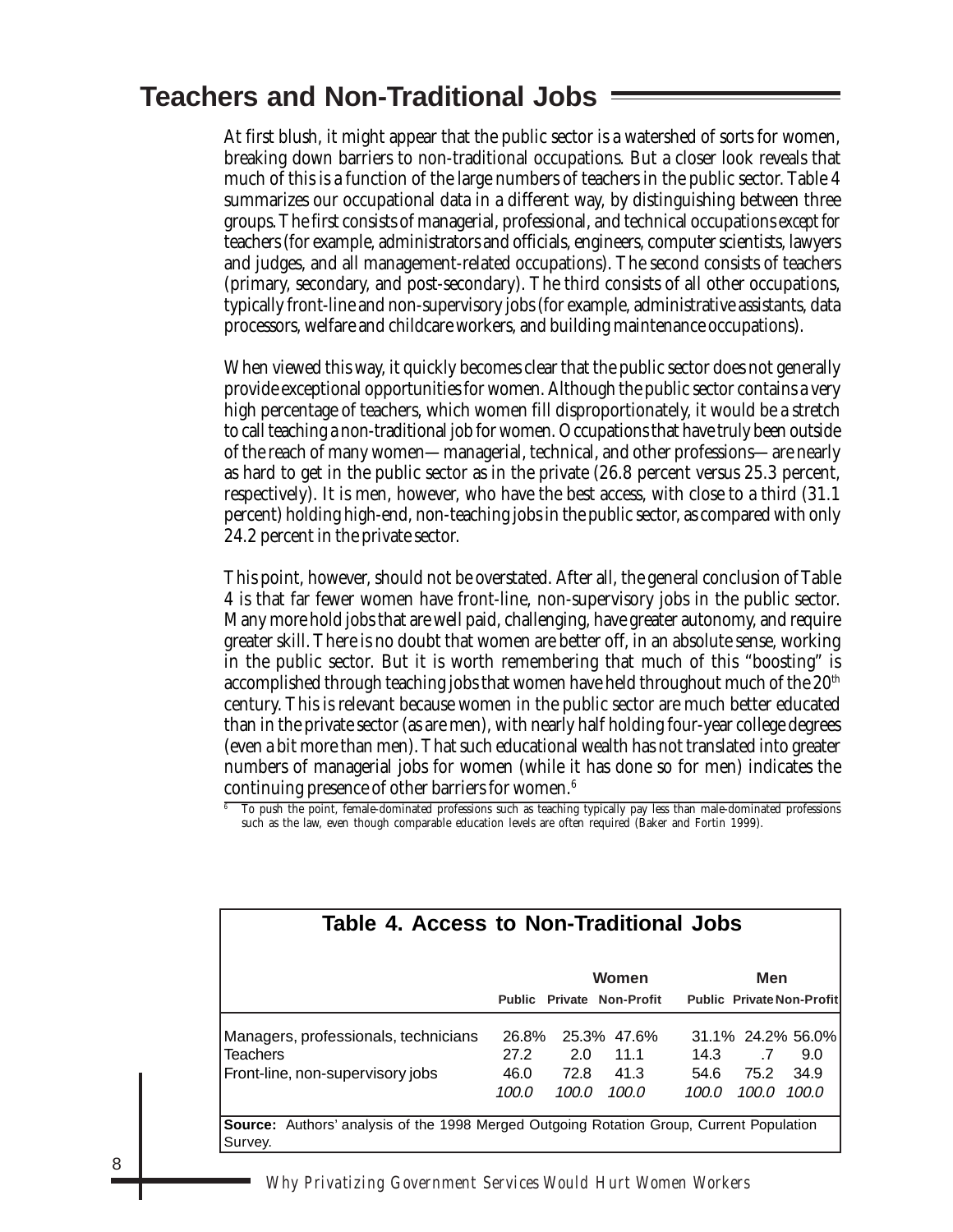## **Health and Pension Benefits**

Another key measure of worker welfare is the extent to which workers receive employeror union-provided health care and pension benefits. Table 5 shows that benefits provision differs enormously across the public and private sectors.7 All workers, regardless of sex, race, or ethnicity, have significantly higher rates of pension and health care coverage in the public sector.

Among women, 71.6 percent of public workers participate in a pension plan and 69.0 percent have health insurance. By contrast, in the private sector less than half of women have either of these benefits, and in the case of Hispanic women, less than a third do. These are striking differences—public jobs clearly give a significant boost to worker welfare.

The public sector advantage in benefit provision looks quite similar for men, but with the difference that men are more likely to have pension and health coverage, regardless of sector. To a large extent, this reflects men's greater unionization rates in both sectors, which, in turn, is a function of the types of jobs men tend to hold. Another central factor limiting women's participation in pension plans is their greater propensity to work parttime (see Shaw and Hill 2002).

#### **Wages**

The final and perhaps most important question is how wages compare across the different sectors of the economy. Educational and occupational differences aside, the bottom line for most workers is how much their jobs pay. This section describes differences in the wages earned by men and women in the public and private sectors as well as differences between the two sectors for African American, Hispanic, and white workers. While the

<sup>7</sup> For this analysis we can only use the March Supplement of the CPS (see Data section). As a result, the sample sizes for the non-profit sector are too small to report reliable estimates.

|                                      |               | Women      |               | <b>Men</b> |
|--------------------------------------|---------------|------------|---------------|------------|
|                                      |               | Private,   | Private,      |            |
|                                      | <b>Public</b> | for-profit | <b>Public</b> | for-profit |
| Percent with pension plan            | 71.6%         | 37.7%      | 78.4%         | 45.3%      |
| White                                | 71.7          | 39.5       | 79.9          | 49.7       |
| <b>Black</b>                         | 73.5          | 39.3       | 75.6          | 40.6       |
| Hispanic                             | 67.9          | 24.0       | 77.1          | 26.8       |
| <b>Percent with health insurance</b> | 69.0          | 47.2       | 78.6          | 59.3       |
| White                                | 68.7          | 48.4       | 79.1          | 63.4       |
| <b>Black</b>                         | 71.3          | 52.9       | 81.6          | 55.2       |
| Hispanic                             | 67.2          | 32.4       | 73.5          | 42.8       |

#### Institute for Women's Policy Research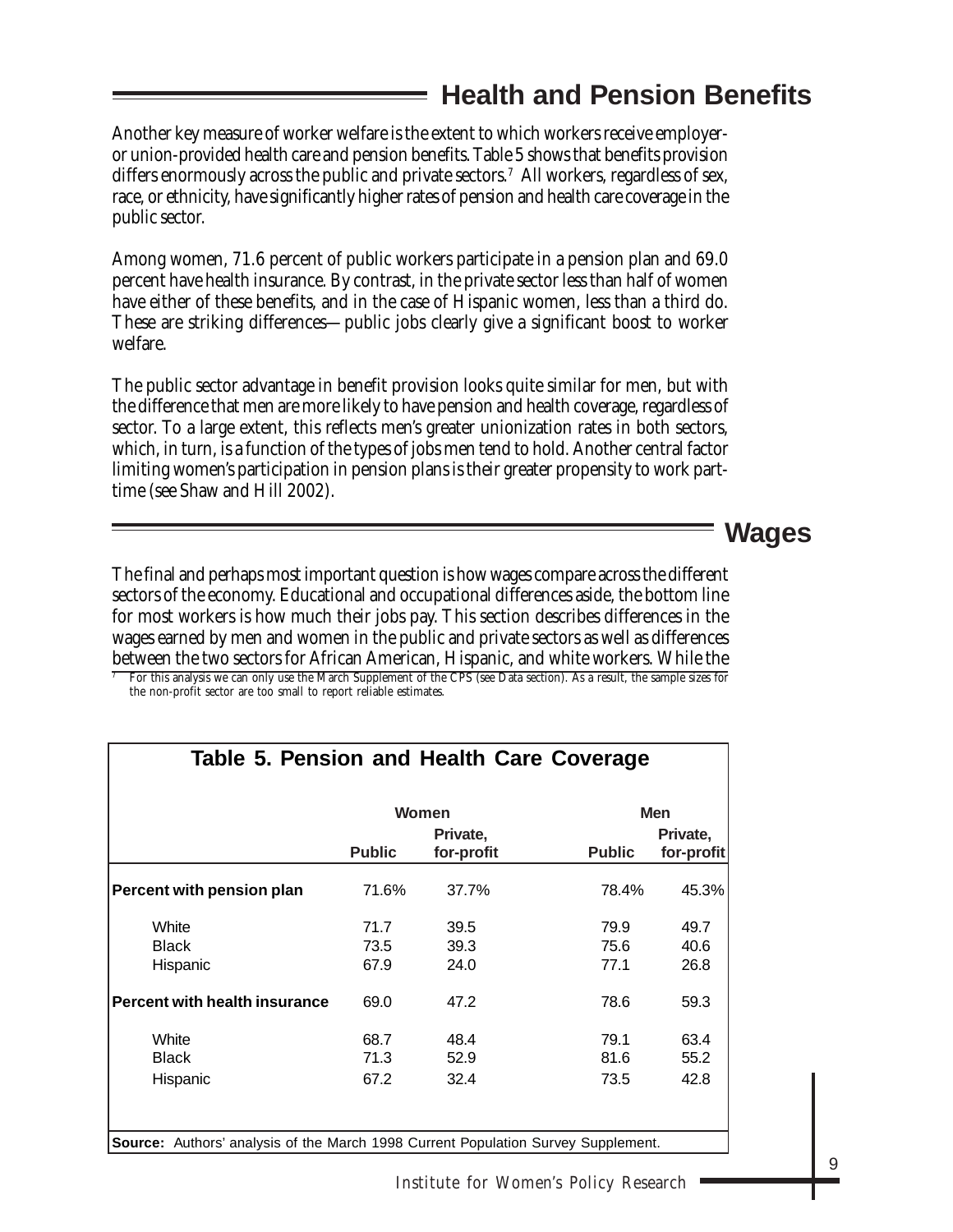degree to which this differential reflects the public/private sector distinction is best obtained through regression techniques (presented in the next section), a broad overview of the patterns in wages and benefits is useful.

As shown in Table 6, with the exception of college-educated men, all workers receive higher wages in the public sector. For both men and women, employment in the public sector pays off—and it pays off the most at lower education levels. Thus, the public/ private ratio is the largest for workers who do not hold a four-year college degree. By contrast, the ratio is significantly lower for college graduates. In fact, men with a college degree would be better served by finding jobs in the private sector, as their wages are higher, on average.

The general conclusion cannot be overstated: public sector employment provides the most benefits to "less-skilled" workers—those who do not have access to the labor market power that a college degree confers. It is likely that high unionization rates in the public sector, particularly for less skilled men, drive this conclusion. As noted earlier, unions have been found to compress the wage gap between front-line and supervisory workers. Thus, privatization is likely to hit hardest precisely those workers, male and female, who are the most vulnerable in the labor market: high school dropouts, high school graduates, and workers who have attended college but did not attain a four-year degree.

#### **Wages and Sex**

Another question concerns women's standing *relative* to men. Here, the findings are a bit more complicated. In the final column of Table 6, we show the ratio of women's to men's median wages in each sector. All of the ratios are less than one, meaning that women's wages are consistently lower than men's. This is not surprising. There are, however, important sector differences. Among well-educated workers (those with a college degree

| Table 6. Median Wages by Education, Sex, and Sector                                      |              |                       |       |                                 |                 |  |
|------------------------------------------------------------------------------------------|--------------|-----------------------|-------|---------------------------------|-----------------|--|
|                                                                                          |              |                       |       |                                 |                 |  |
|                                                                                          |              |                       |       | Ratio of                        | <b>Ratio of</b> |  |
|                                                                                          |              | Median Wages (\$1998) |       | Public/Private Wages Women's to |                 |  |
| <b>Education</b>                                                                         | <b>Women</b> | <b>Men</b>            | Women | <b>Men</b>                      | Men's Wages     |  |
|                                                                                          |              |                       |       |                                 |                 |  |
| High School or Less                                                                      |              |                       |       |                                 |                 |  |
| Public                                                                                   | \$9.23       | \$12.35               | 1.15  | 1.24                            | .75             |  |
| Private                                                                                  | \$8.00       | \$10.00               |       |                                 | .80             |  |
| Non-Profit                                                                               | \$8.03       | \$8.90                |       |                                 | .90             |  |
| Some college                                                                             |              |                       |       |                                 |                 |  |
| Public                                                                                   | \$11.00      | \$14.00               | 1.15  | 1.14                            | .79             |  |
| Private                                                                                  | \$9.60       | \$12.25               |       |                                 | .78             |  |
| Non-Profit                                                                               | \$10.80      | \$11.05               |       |                                 | .98             |  |
| College                                                                                  |              |                       |       |                                 |                 |  |
| Public                                                                                   | \$16.78      | \$19.74               | 1.07  | 0.96                            | .85             |  |
| Private                                                                                  | \$15.63      | \$20.65               |       |                                 | .76             |  |
| Non-Profit                                                                               | \$15.37      | \$18.00               |       |                                 | .85             |  |
|                                                                                          |              |                       |       |                                 |                 |  |
| Source: Authors' analysis of the 1998 Merged Outgoing Rotation Group, Current Population |              |                       |       |                                 |                 |  |
| Survey.                                                                                  |              |                       |       |                                 |                 |  |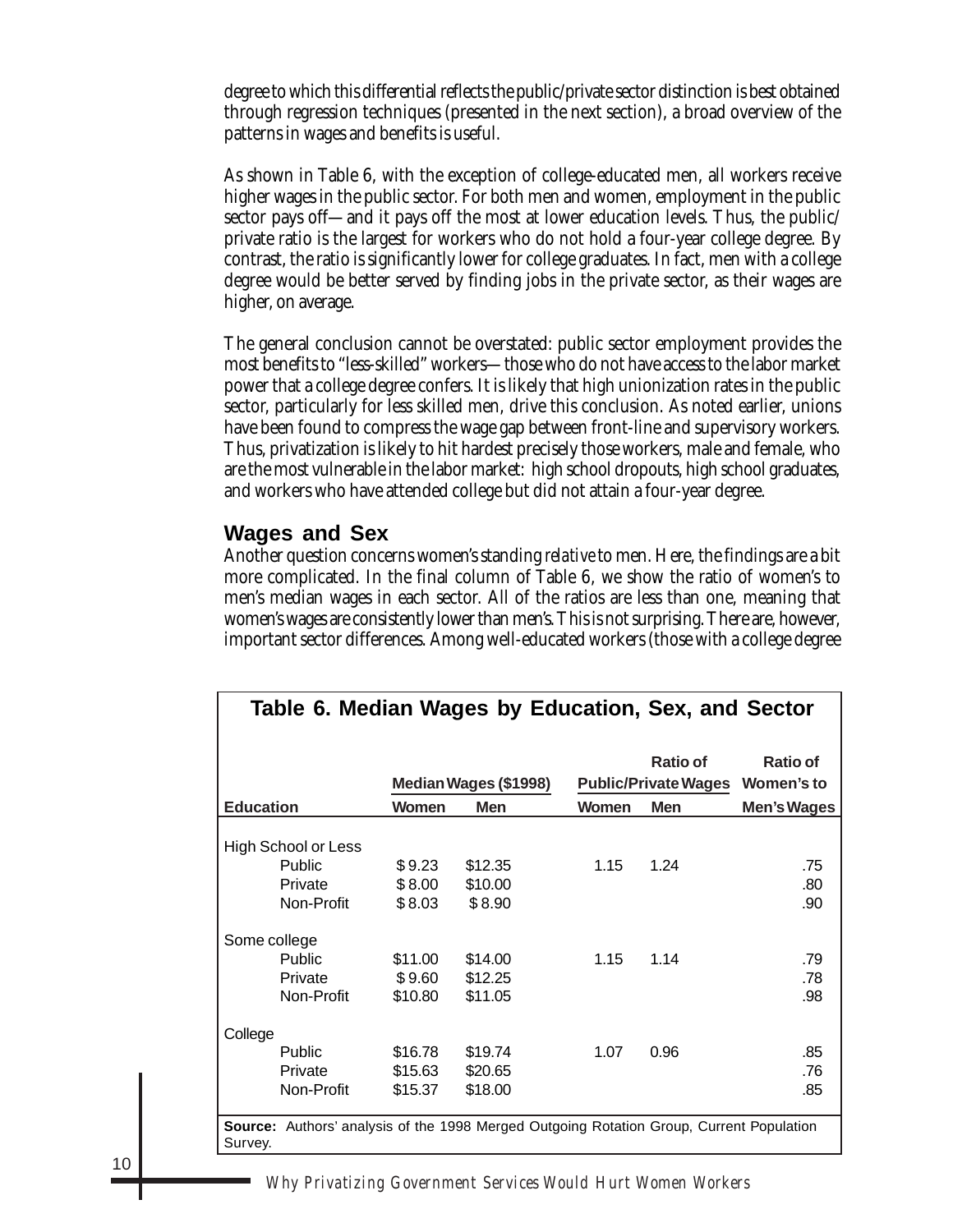or higher), women's wages are 85 percent of men's in the public sector, but only 76 percent of men's in the private sector.

For workers with less education, however, the picture is less promising. The gender difference in wages is about the same for workers with some college experience, regardless of which sector they work in. And for those with a high school diploma or less, the gender gap in wages is actually *greater* in the public sector than in the private. Why? It is true that women with less education have the most to gain from getting public sector jobs, in an absolute sense. But this is also true for men with low education levels, in fact, even more so than for women. Both men and women benefit from public sector jobs, but men gain more. They are pulling away from women in a relative sense, widening the gender gap.

What is the upshot? When considering the likely effects of privatization on women working in the public sector, the bottom-line consideration has to be in terms of "dollarsper-hour." First and foremost, we should be concerned about absolute wage levels. The data indicate that women—especially those with less education—have much to lose from privatization; their wages are higher in the public sector than in the private.

A second consideration is the likely effect of privatization on women's standing relative to men. Here the data indicate that women with college degrees will see a widening of the gender gap if their jobs are moved into the private sector. Among less educated workers, the gender gap will remain unchanged in the private sector, or even shrink.

#### **Wages and Race**

As noted earlier, there are strong differences in the extent to which different race and ethnic groups depend on the public sector as a source of jobs. Table 7 addresses whether there are also differences in the wages those jobs pay. The first part of the table shows the ratio of public to private wages, broken down by sex, education, and race/ethnicity. Several themes emerge.

|                      |              |                      |                                                                                            | Men                              |                       |
|----------------------|--------------|----------------------|--------------------------------------------------------------------------------------------|----------------------------------|-----------------------|
| White                |              |                      | White                                                                                      |                                  | <b>Black Hispanic</b> |
| 1.16<br>1.10<br>1.05 | 1.11<br>1.17 | 1.18<br>1.22<br>1.24 | 1.15<br>1.11<br>.93                                                                        | 1.22<br>1.28<br>1.19             | 1.30<br>1.40<br>1.13  |
| .81<br>.73           | .73<br>.60   | .68<br>.55           |                                                                                            | .83<br>.73                       | .86<br>.64            |
|                      |              |                      | Women<br><b>Black Hispanic</b><br>1.23<br>Ratio of Each Group's Wages to White Men's Wages | Table 7. Wages by Race/Ethnicity |                       |

First, it is clear that non-whites tend to benefit the most from employment in the public sector. This is especially striking for African American and Hispanic men, who consistently

**Source:** Authors' analysis of the 1998 Merged Outgoing Rotation Group, Current Population Survey.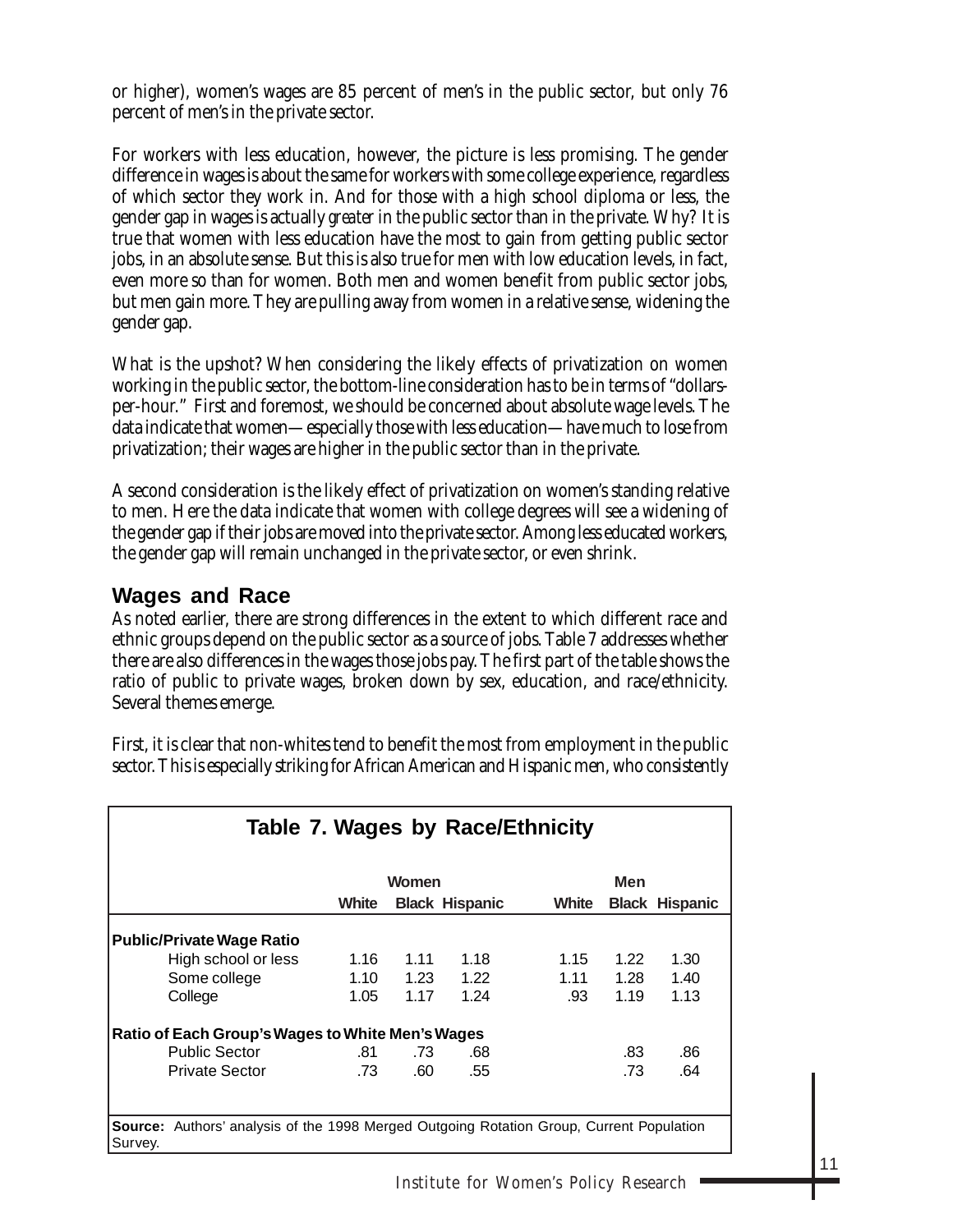see a larger difference in pay between public and private sector jobs than do white men. A similar pattern can be seen among women, though it is not as striking or as pervasive.

These findings do *not* mean that by some magical twist, African American and Hispanic workers are paid better than white workers in the public sector. Far from it—white men still earn the most, whichever sector one examines. However, because minorities are paid so much less than whites in the private sector, they have more to gain from employment in the public sector.

The second part of Table 7 illustrates this point. For this analysis, we computed the ratio of each group's wages to white men's wages (hence there is no entry for white men). Significantly, nowhere is the ratio equal to one—white men always earn more. But for all groups, the public sector does, in fact, reduce the wage gap. This is especially true for Hispanic men and women, where the gap is reduced substantially. The reduction for African American men and women is also sizeable. The reduction for white women, while still sizeable, is the smallest.

## **Wage Regressions by Sex**

Straightforward wage tables like those can be illuminating, but they can also be misleading in that they do not adequately control for differences in the composition of the workforce across the two sectors. The public sector workforce, for example, is older than the private sector workforce, and thus has more years of work experience. Work experience is a very strong predictor of good wages, so the public sector may pay better simply because its workers have more experience. It is important, therefore, to control for age and education as well as other variables, and we do so by using standard regressions.

Some researchers have also argued that unionization rates and occupational composition should be controlled for. Again, the public sector may pay better simply because it contains more professional and managerial occupations and because more of its workforce is unionized. Higher unionization rates, however, are precisely one of the causal, *substantive* mechanisms that lead to higher wages in the public sector. We don't want to negate this effect from the outset; rather, we want to measure it. Likewise, for occupation, we do not want to erase these differences in composition at the onset. True, public jobs are likely to pay better, in part because they are more highly skilled jobs. But that's precisely the point, and not one that should be erased, at least not from the outset.

We therefore conduct two sets of regressions.<sup>8</sup> Model 1 estimates average hourly wages for men and women separately, in the public and private sectors, by education group. This model controls for experience (and its square), race/ethnicity, and region. We consider the estimates from this model to be our true, baseline estimates of the public/private wage differential. Model 2 then adds unionization and occupation into the regression to get a sense of how much these characteristics of the public sector help explain its higher wages. A critical point to remember is that education is already controlled for by the time occupation is introduced into the model—so the occupation effect is not a proxy for skill differences.

Table 8 presents the results from the two models. The table does not show all estimates for all variables, but rather focuses on the issue of interest here: how much better or

Specifically, OLS regressions run separately for men and women, using weights, where the dependent variable is ln (wages).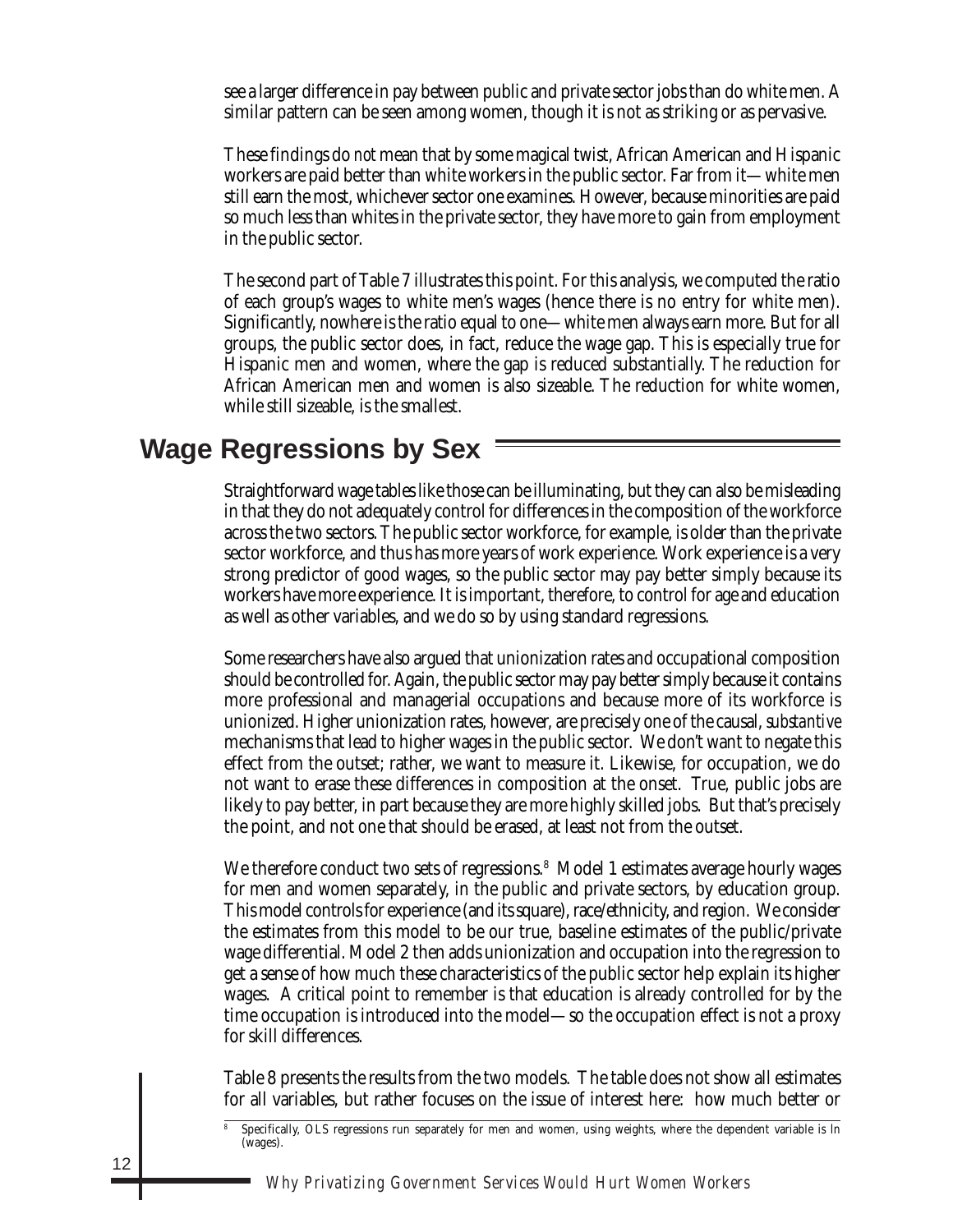worse public wages are, relative to private wages. "Better or worse" are expressed in terms of percentages. For example, the first entry in Table 8 indicates that for women, the average wages of high school graduates and dropouts are 6.7 percent higher in the public sector than in the private sector. $^9$  Estimates that are statistically significant are marked with an asterisk.

For high school dropouts and high school graduates, the public sector premium is 6.7 percent for women as compared to only 3.7 percent for men. For workers with some college experience, the premium is 5.5 percent for women and only 3.9 percent for men. And among the most educated, those with a college degree or higher, the premium for women is positive, while it is actually negative for men, and strongly so.

Furthermore, women with less education benefit the most from public sector jobs, with wages that are about 5 percent to 6 percent higher than in the private sector. The increase for college-educated women, 3 percent, is not nearly as strong. These regressions therefore confirm our descriptive analysis of wages in the previous section.

Model 2 adds controls for unionization and occupation, showing their dramatic impact. For women, these two variables eliminate the public wage premium altogether. Thus broadly speaking, women earn more in government jobs because they are more likely to be unionized and because the occupations in the public sector are higher-end occupations. More precisely, for women who have the same demographic characteristics (age, race, and so on) and hold the same type of job (occupation, union status), the public sector does not, on average, pay better than the private sector. This confirms results from previous research (Belman and Heywood 1993; Smith 1977).

But what does this mean from a policy standpoint? Model 1 tells us that a woman without much education – say, a high school degree – will earn significantly more in the public sector. Model 2 then helps explain *why*. First, the public sector offers betterpaying occupations, even for someone with only a high school degree, and second, those

 $\overline{9}$  These estimates were obtained with a full interaction between sector and education.

| Table 8. Regression Results, by Sex<br>Percent Increase or Decrease in Wages in the Public Sector,<br><b>Relative to the Private Sector</b> |            |                |            |  |  |  |  |
|---------------------------------------------------------------------------------------------------------------------------------------------|------------|----------------|------------|--|--|--|--|
|                                                                                                                                             |            | <b>Model 2</b> |            |  |  |  |  |
| Women                                                                                                                                       | <b>Men</b> | Women          | <b>Men</b> |  |  |  |  |
| $6.7*$                                                                                                                                      | $3.7*$     | 1.3            | $3.3*$     |  |  |  |  |
| $5.5*$                                                                                                                                      | $3.9*$     | $-1.1$         | $5.0*$     |  |  |  |  |
| $3.0*$                                                                                                                                      | $-8.0*$    | $-10.4*$       | $-15.0*$   |  |  |  |  |
| .298                                                                                                                                        | .339       | .397           | .401       |  |  |  |  |
|                                                                                                                                             |            | <b>Model 1</b> |            |  |  |  |  |

\*Significant at .05 level.

**Note:** Model 1 controls for experience, experience squared, race, and region. Model 2 also controls for occupation and unionization status.

**Source:** Authors' analysis of the 1998 Merged Outgoing Rotation Group, Current Population Survey.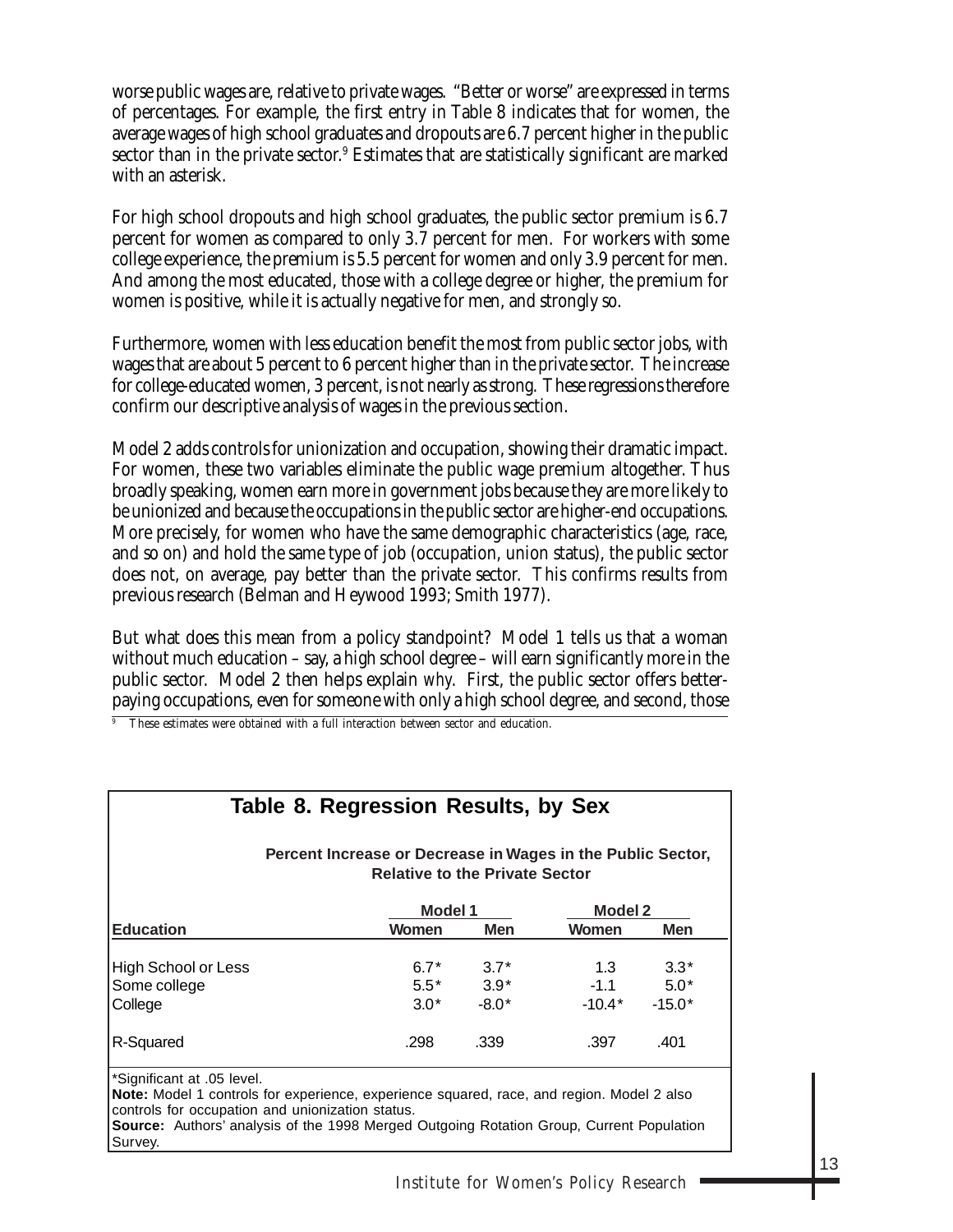jobs are more likely to be unionized. From the vantage point of an average woman looking for a job, this sounds like a good bet—especially if, like most workers, she doesn't hold a four-year college degree. And from that same vantage point, the threat of privatization looms large, because it means lower-pay occupations, less union coverage, and, in the end, lower wages.

### **Wage Regressions by Race and Sex**

How do these overall trends play out by race and ethnicity? Table 9 provides the results of estimating Model 1 within each race/ethnic group. Before examining the results, however, a word is necessary about significance levels in this table. When each group is considered separately, sample sizes are smaller and statistical significance becomes a bit harder to achieve. Although this point should not be overplayed (the really large effects in the table are all significant), it is important to keep in mind that some borderline effects in this table could have been statistically significant with larger sample sizes.<sup>10</sup>

That said, what is remarkable in these results is the strong and significant wage premium that African American and Hispanic workers garner in the public sector, regardless of sex. Depending on education level, African American workers gain between 8.3 percent and 11.4 percent in wages when they hold public jobs. With one exception, Hispanic workers gain between 12.8 percent and 16.3 percent (the exception being college educated men). These are quite substantial increases for minority groups that have traditionally had a much harder time than whites getting good jobs with good wages.

White workers, by contrast, experience much smaller wage gains from public sector employment. In fact, white men don't benefit at all; they do better in the private sector. White women do have higher wages in the public sector, but the difference is on a much smaller scale than African American or Hispanic women, ranging from 1.3 percent to 4.9 percent. Only for high school graduates and dropouts is this increase significant.

<sup>10</sup> We do not show the results of estimating Model 2 separately for each race/ethnic/sex group, because the effect of controlling for occupation and unionization is the same for all workers combined.

| White<br><b>Black</b> |              |            |              |         |         | <b>Hispanics</b> |
|-----------------------|--------------|------------|--------------|---------|---------|------------------|
| <b>Education</b>      | <b>Women</b> | <b>Men</b> | <b>Women</b> | Men     | Women   | <b>Men</b>       |
| High School or Less   | $4.9*$       | $-0.3$     | $8.3*$       | $9.5*$  | 14.6*   | $14.9*$          |
| Some college          | 2.5          | $-0.3$     | $10.1*$      | $11.4*$ | $12.8*$ | $14.7*$          |
| College               | 1.3          | $-11.0*$   | $7.9*$       | $11.3*$ | $16.3*$ | 8.9              |
| R-Squared             | .285         | .325       | .314         | .245    | .260    | .235             |

## **Table 9. Regression Results, by Sex, and Race**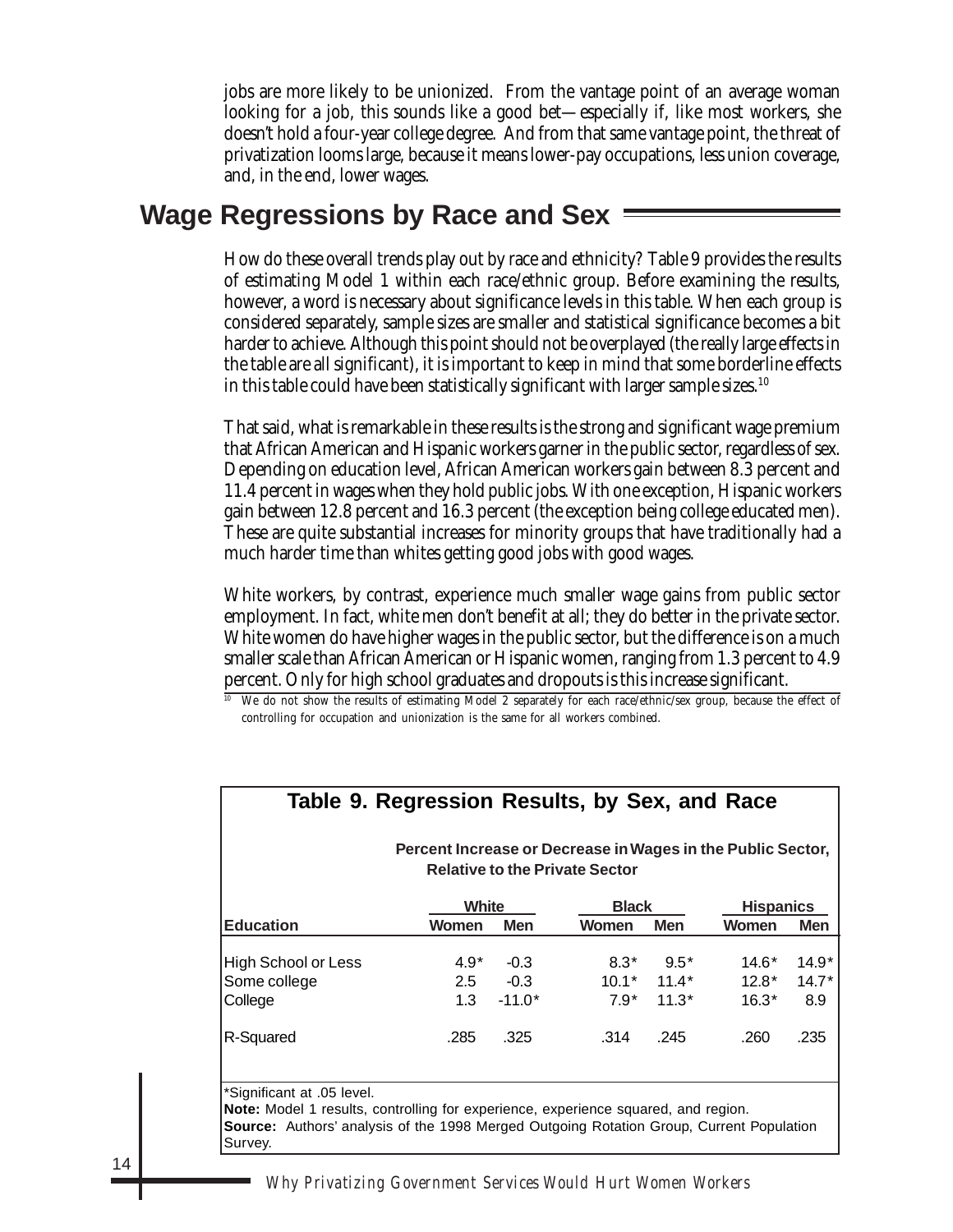Non-white workers have more to gain from public jobs than white workers, both in an absolute and relative sense. The converse, of course, is that they have more to lose if the decline of public sector employment growth continues. In fact, what is worrisome is that African American and Hispanic workers have seen the strongest decline over the past 20 years in public sector jobs, precisely the ones that offer them the most wage gains.

## **"At Risk" Occupations**

Up to this point, the analysis has proceeded as if all parts of the public sector were equally vulnerable to the threat of privatization, regardless of function or service performed. Yet this is clearly not the case. The best information on which types of public services are being privatized comes from the International City/County Management Association (ICMA) survey. While this survey has clear limitations (federal agencies are not included, for example), it provides a general guide as to which public services are most vulnerable.

ICMA data from 1988, 1992, and 1997 show considerable variability in privatization. For example, waste management has seen significant increases in subcontracting over the past 10 years, while public safety and parks maintenance have gone virtually untouched. But few women actually work in waste management. The analysis presented here focuses on those occupations "at risk" of privatization that also employ significant numbers of women.

A close examination of the ICMA data reveal five such "at risk" occupational clusters: health care workers; child care, welfare, and social workers; janitors and maintenance workers; bus drivers and parking lot attendants; and food preparation and food service workers. Another occupation, clerical and administrative support, has been added because it employs very large numbers of women. While this occupation has not yet been privatized to a large degree, there may be increasing pressure to do so in the future, since it is one of the few remaining public service areas untouched by privatization.

Table 10 shows women's employment in these six "at risk" occupations across the three sectors. Some of the occupations are more prevalent in the private sector (perhaps reflecting

| <b>Women Only</b>                                                                                          |                  |                |                   |  |  |  |  |
|------------------------------------------------------------------------------------------------------------|------------------|----------------|-------------------|--|--|--|--|
|                                                                                                            | <b>Public</b>    | <b>Private</b> | <b>Non-Profit</b> |  |  |  |  |
| <b>Health Services</b>                                                                                     | $1.2\%$          | $2.6\%$        | 5.9%              |  |  |  |  |
| Child Care, Welfare, Social Workers                                                                        | 4.6              | 1.2            | 6.3               |  |  |  |  |
| Janitors and Maintenance                                                                                   | 2.2              | 2.5            | 2.3               |  |  |  |  |
| Bus Drivers & Parking Lot Attendants                                                                       | 1.6              | .7             | .3                |  |  |  |  |
| Food Preparation & Food Services                                                                           | 3.3 <sub>2</sub> | 6.9            | 2.2               |  |  |  |  |
| Clerical & Administrative Support                                                                          | 27.8             | 23.6           | 20.7              |  |  |  |  |
| Percent of women employed in                                                                               |                  |                |                   |  |  |  |  |
| "At Risk" occupations                                                                                      | 40.6             | 37.5           | 37.7              |  |  |  |  |
| Percent of women without a college                                                                         |                  |                |                   |  |  |  |  |
| degree in "At Risk" occupations                                                                            | 63.9             | 41.6           | 51.0              |  |  |  |  |
| <b>Source:</b> Authors' analysis of the 1998 Merged Outgoing Rotation Group, Current Population<br>Survey. |                  |                |                   |  |  |  |  |

# **Table 10. Employment in Six "At Risk" Occupations,**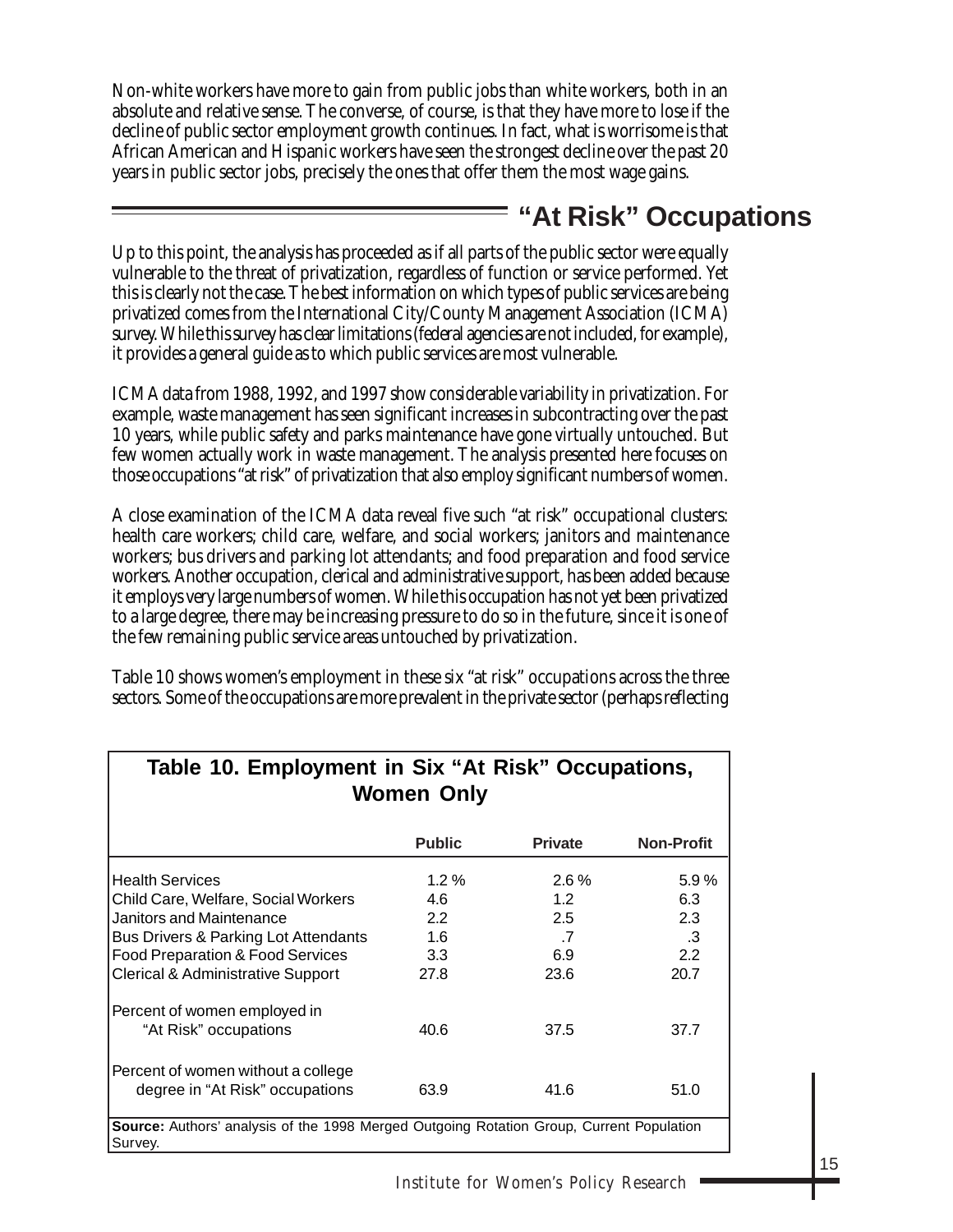privatization that has already occurred during the past several decades). Others are more so in the public and non-profit sectors (the latter may again be evidence of past privatization). In any event, this analysis targets the potential effects of future privatization on those women who currently work in the public sector.

These "at risk" occupations constitute 40.6 percent of women's public jobs, and 12.9 percent excluding clerical occupations. These numbers are somewhat misleading, however. For women without a college degree, the "at risk" occupations constitute a much larger portion of public jobs (63.9 percent), even if clerical occupations are not counted (19.2 percent). Thus, for the population that is of greatest policy concern (i.e., "unskilled" workers), future privatization of the above occupations can have a truly strong impact.

Another way to make this point is to look at workers employed in these "at risk" occupations and look at their educational attainment. Not surprisingly, women in "at risk" occupations are significantly less educated than the overall population of women working in the public sector. Close to half (47.2 percent) hold a high school diploma or less, and fewer than one out of six hold college degrees (14.9 percent)—quite a contrast to the results shown at the outset in Table 3.

The main question, of course, is how wages compare across the sectors. The top part of Table 11 shows that, in general, public wages are higher in these "at risk" occupations than in the private sector with a few exceptions. For example, women who work in health services are actually paid better in the private sector, and in clerical occupations and maintenance jobs the public sector advantage is not all that pronounced. In the bottom of Table 11, we calculate the public/private wage ratio for all six occupations combined.11 While there clearly remains a public wage advantage, it is not as strong as for other public sector jobs.

An accurate estimate of the public/private differential for these "at risk" occupations requires that we again turn to regression techniques. In Table 12, we re-estimate Model 1 from

 $11$  Small sample sizes do not allow us to calculate the ratio for each individual occupation.

|                                              | <b>Public</b> | <b>Private</b> | <b>Non-Profit</b> | <b>Public/Private</b><br><b>Ratio</b> |
|----------------------------------------------|---------------|----------------|-------------------|---------------------------------------|
|                                              |               |                |                   |                                       |
| lHealth Services                             | \$11.55       | \$11.77        | \$12.50           |                                       |
| Child Care, Welfare, Social Workers          | 11.05         | 6.50           | 9.00              |                                       |
| Janitors and Maintenance                     | 7.15          | 6.70           | 7.00              |                                       |
| Bus Drivers & Parking Lot Attendants         | 10.08         | 8.00           | 7.40              |                                       |
| <b>Food Preparation &amp; Food Services</b>  | 7.00          | 5.75           | 6.24              |                                       |
| <b>Clerical &amp; Administrative Support</b> | 10.40         | 9.83           | 10.00             |                                       |
| All "At Risk" Occupations                    | 10.00         | 8.75           | 9.93              | 1.14                                  |
| <b>All Other Occupations</b>                 | 15.38         | 10.00          | 13.40             | 1.54                                  |

# **Table 11. Median Hourly Wages in "At Risk" Occupations,**

*Why Privatizing Government Services Would Hurt Women Workers*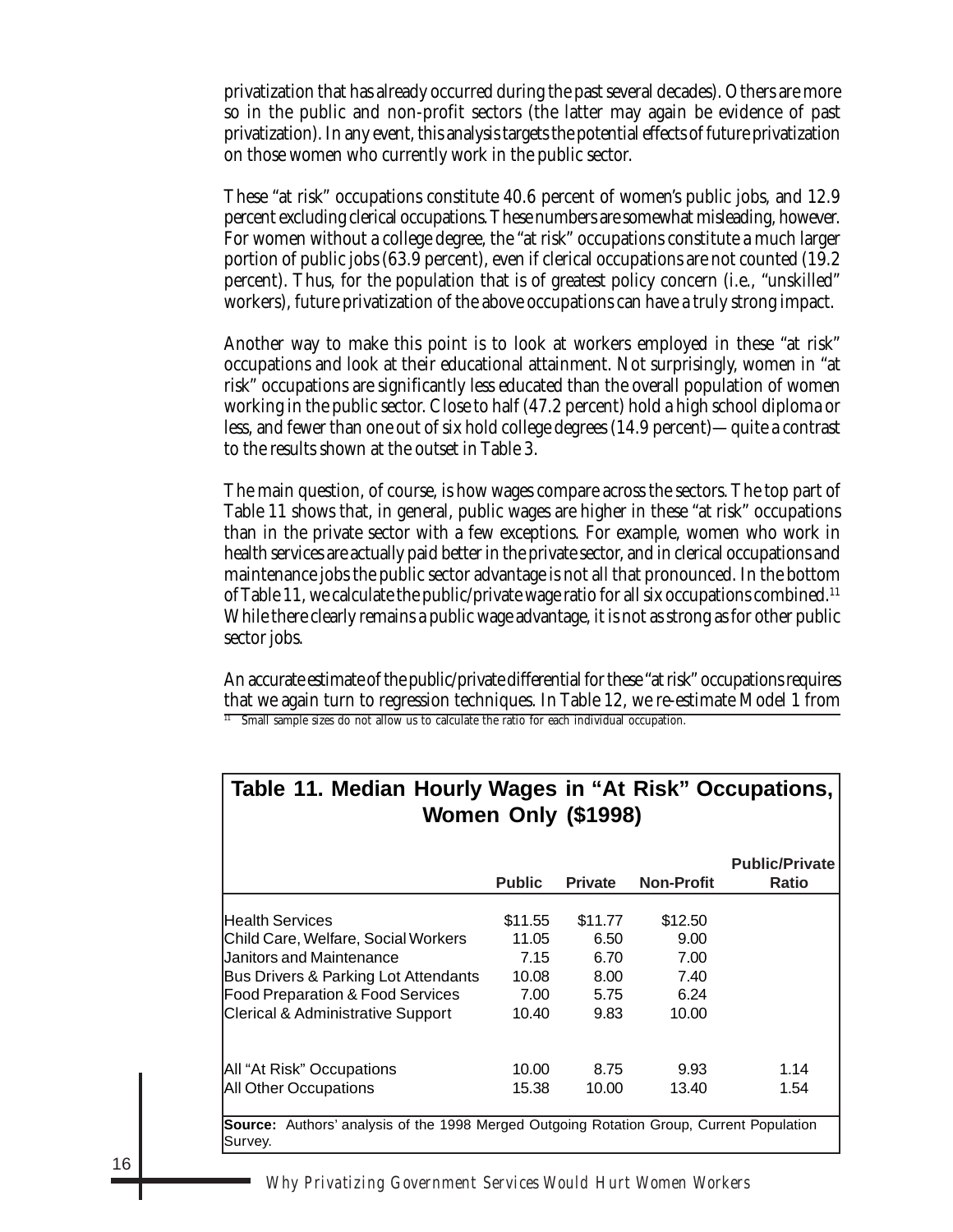the previous section, but this time only for the six "at risk" occupations. Results show that public wages are consistently higher than private wages, ranging from 3.6 percent to 8.2 percent higher. (Because of small sample sizes, we are hesitant to give any interpretation to this variability or to significance levels.)

In sum, in public sector occupations that are most vulnerable to privatization, women stand to see significant wage losses if their jobs are subcontracted or outsourced. These potential losses are not as strong as for other occupations. It is worth pointing out, however, that even a 5 percent difference in wages is not insignificant for jobs that, in the private sector, are paying under \$10.00 per hour. This low on the wage scale, any change in wages can have a significant impact on the economic welfare of the worker and her family.

Finally, we should note that race/ethnicity breakdowns were not possible in this analysis because of small sample sizes. We suspect, however, that our findings on "at risk" occupations would be especially marked for African American and Hispanic women. Indeed, research at the Joint Center for Political Studies found that African Americans tend to be employed in occupations that are more likely to be contracted out (originally cited in Sawicky 1999).

### **Summary**

Even though the public sector has been shrinking over the past two decades, women are still more likely to hold public jobs than men. Therefore, examining how privatization and subcontracting will likely affect women workers remains a critical issue.

We find that the public sector holds a significant advantage in both wages and benefits over the private sector, especially for African American and Hispanic women. Wages are higher in the public sector for two reasons: first, the public sector is more likely to be unionized; and second, it offers better-paying occupations, regardless of skill level. From the perspective of the average woman looking for a job, especially, if like most workers, she doesn't hold a four-year college degree, public jobs are good jobs. From her vantage point, the threat of privatization looms large because it means lower-pay occupations, less union coverage, and,in the end, lower wages and fewer benefits.

| Table 12. Wage Regressions for "At Risk"<br><b>Occupations, Women Only</b> |                                                                                                      |  |
|----------------------------------------------------------------------------|------------------------------------------------------------------------------------------------------|--|
|                                                                            | Percent Increase or Decrease in Wages in the<br><b>Public Sector, Relative to the Private Sector</b> |  |
| High School or Less                                                        | $5.3*$                                                                                               |  |
| Some college                                                               | 3.6                                                                                                  |  |
| College                                                                    | $8.2*$                                                                                               |  |
| R-Squared                                                                  | .159                                                                                                 |  |

Survey.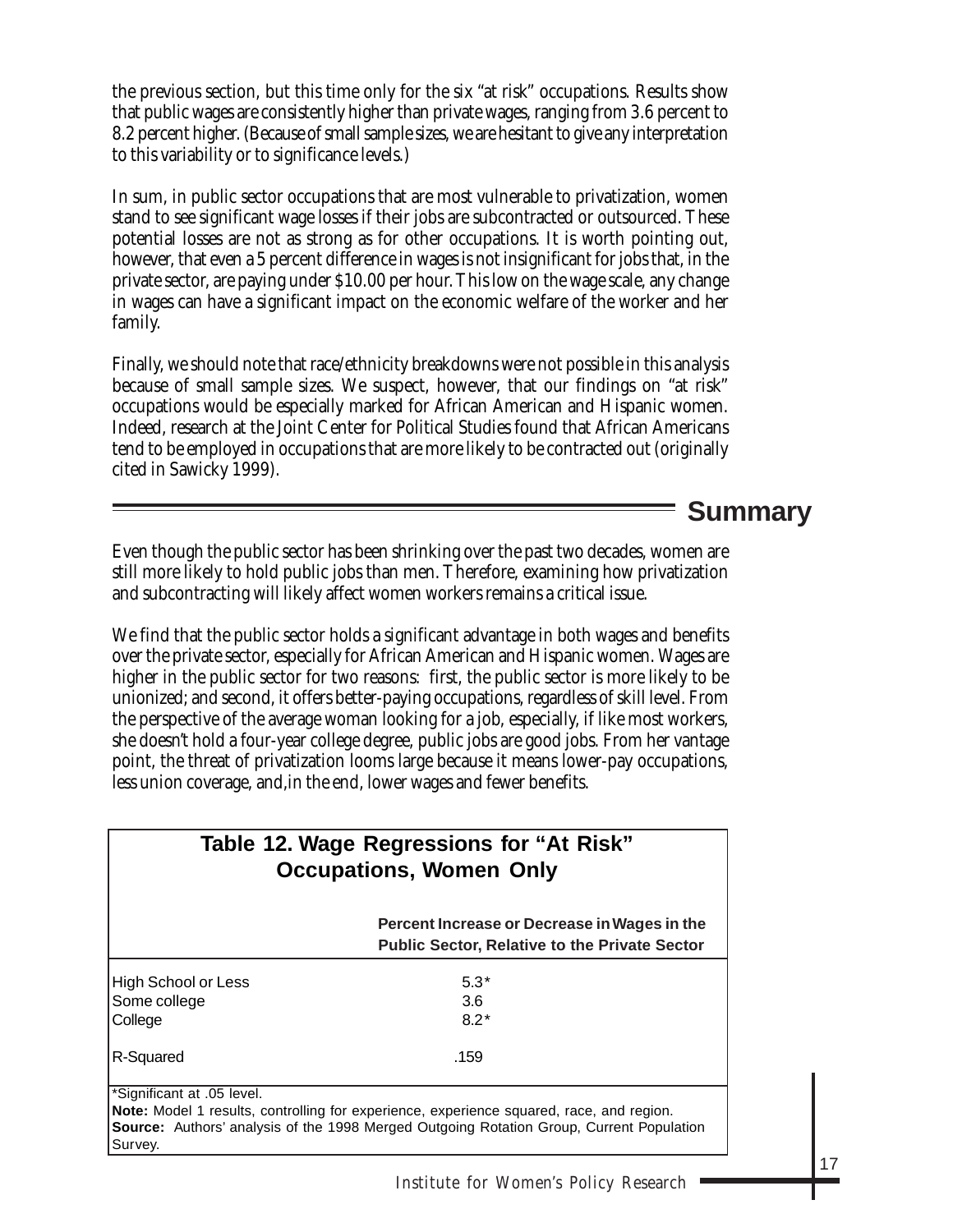If women are paid better in the public sector in an absolute sense, does this mean they also gain ground relative to men? Not necessarily. True, the gender wage gap is smaller in the public sector, especially for women of color, but this is driven largely by education. Only women with college degrees see greater pay equity in the public sector. For less educated women, gender inequality is as great in the public sector as in the private.

We also find mixed results in examining the common perception that the public sector offers women better access to non-traditional "professional" occupations. In fact, much of this perception is due to the preponderance of women teachers in the public sector. Once teachers are taken out of the equation, women are no more likely to hold managerial, technical, or other professional jobs in the public sector than in the private. This is an important finding, because women in the public sector are unusually well educated. That this educational wealth has not translated into more managerial jobs for women indicates the persistence of occupational segregation and "glass ceilings" in the public sector as well as the private.

Finally, we focus on "at risk" occupations—jobs that have historically been privatized and subcontracted. Not surprisingly, they tend to be less-skilled and lower pay occupations, such as health care and child care workers, janitors, and food preparation employees. For women without college degrees, these occupations constitute the mainstay of their public sector employment. Even though these "at risk" occupations are generally considered low-rung, they still pay better in the public sector than in the private sector. So, even when we consider only jobs that are the most likely to be privatized, we find that the impact on women's wages would be detrimental, especially for the less educated.

In sum, from a policy standpoint, there is good reason to be concerned about the continuing call for leaner government and the contracting out of as many public services as possible. Women depend disproportionately on the public sector for jobs that pay a living wage and that provide benefits. If these jobs are privatized, women—especially women of color and less educated women—will see significant declines in how much they earn and in their access to health and pension coverage. This does not mean that the public sector is a cure-all for inequality: glass ceilings and the gender gap persist in the public as in the private sector. But, the bottom line is that privatization, and the deunionization that invariably accompanies it, can only prove detrimental to women's economic welfare.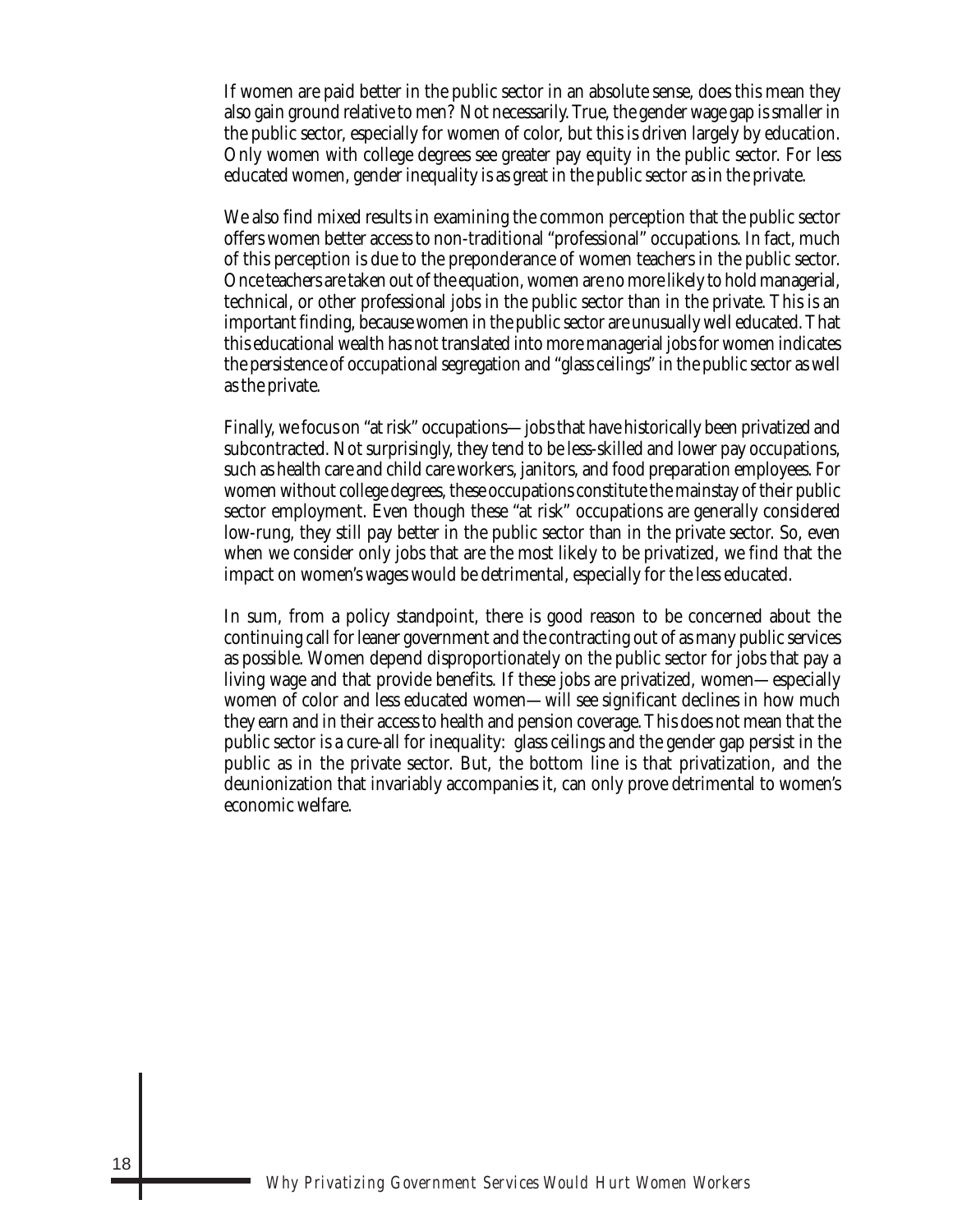#### **References**

- Baker, Michael and Nicole M. Fortin. 1999. "Topics in Labor Economics: Women's Wages in Women's Work—A U.S./Canadian Comparison of the Roles of Unions and 'Public Goods' Sector Jobs." *American Economic Review* May:198-203.
- Belman, Dale and John S. Heywood. 1993. "Job Attributes and Federal Wage Differentials." *Industrial Relations* 32(1):148-157.
- Belman, Dale and John S. Heywood. 1993. "The Truth about Public Employees: Underpaid or Overpaid?" Briefing Paper. Economic Policy Institute, Washington, DC.
- Belman, Dale and John S. Heywood. 1995. "State and Local Government Wage Differentials: An Intrastate Analysis." *Journal of Labor Research* 16(2):187-201.
- Belman, Dale and John S. Heywood. 1997. "Changes in the Relative Provision of Public-Sector Pensions." *Public Finance Review* 25(4):426-441.
- Cox, W. and S. A. Brunelli. 1992. *American's Protected Class: Why Excess Public Employee Compensation is Bankrupting States*. Washington, DC: American Legislative Exchange Council.
- Freeman, Richard. 1985. "How do Public Sector Wages and Employment Respond to Economic Conditions?" NBER Working Paper #1653. National Bureau of Economic Research, Cambridge, MA.
- Freeman, Richard. 1996. "Through Public Sector Eyes: Employee Attitudes toward Public Sector Labor Relations in the U.S." In Dale Belman, Morley Gunderson, and Douglas Hyatt, eds*. Public Sector Employment in a Time of Transition*. Madison, WI: Industrial Relations Research Association.
- Gold, Steven D. and Sarah Ritchie. 1992. *Compensation of State and Local Employees: Sorting Out the Issues*. Albany, NY: National Commission on State and Local Public Service.
- Hirsch, Barry and David Macpherson. 1999. *Union Membership and Earnings Data Book*. Washington, DC: Bureau of National Affairs.
- International City/County Management Association. 1999. *The Municipal Year Book*. Washington, DC: ICMA.
- Mason, Maryann and Wendy Siegel. 1997. *Does Privatization Pay? A Case Study of Privatization in Chicago*. Chicago, IL: Chicago Institute on Urban Poverty Policy.
- National Commission for Employment Policy. 1989. *The Long Term Employment Implications of Privatization: Evidence from Selected U.S. Cities and Counties.* A study prepared by Dudek and Company for the National Commission for Employment Policy. Washington, DC: National Commission for Employment Policy.

19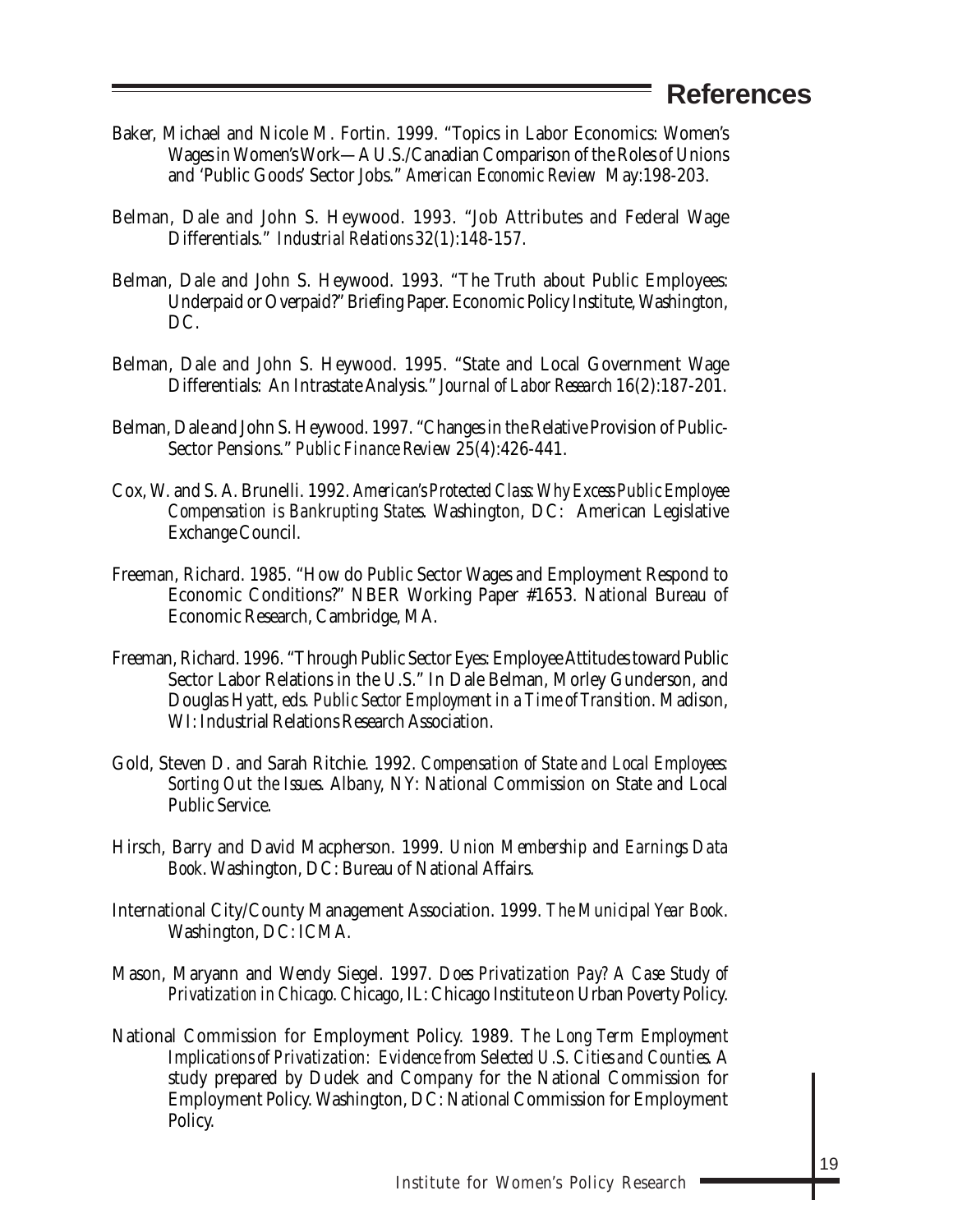- Needleman, Ruth. 1994. "The Devaluation and Privatization of Public Service: Race and Gender Implications." Prepared for the Fourth Annual Women's Policy Research Conference, June 3-4.
- Office of Management and Budget, Office of Federal Procurement Policy. 1994. *Summary Report of Agencies' Service Contracting Practices*. Washington, DC.
- Osborne, D. and T. Gaebler. 1992. *Reinventing Government: How the Entrepreneurial Spirit is Transforming the Public Sector.* Reading, MA: Addison-Wesley.
- Poterba, James M. and Rueben, Kim S. 1994. "The Distribution of Public Sector Wage Premium: New Evidence Using Quantile Regression." NBER Working Paper #4734. National Bureau of Economic Research, Cambridge, MA.
- Sawicky, Max. 1999. *Privatization: An Exploration of the Literature*. Washington, DC: Economic Policy Institute.
- Sclar, Elliott. 2000. *You Don't Always Get What You Pay For: The Economics of Privatization*. Ithaca NY: Cornell University Press.
- Shall, Lois and Catherine Hill. 2002. *The Gender Gap in Pension Coverage: What Does the Future Hold?* Washington, DC: Institute for Women's Policy Research.
- Smith, Sharon. 1977. "Government Wage Differentials." *Journal of Urban Economics* 4: 248-271.
- Suggs, Robert E. 1989. *Minorities and Privatization: Economic Mobility at Risk.* Washington DC: Joint Center for Political Studies Press.
- U.S. General Accounting Office. 1985. *Comparison of Federal and Private Sector Pay and Benefits.* Washington, DC.